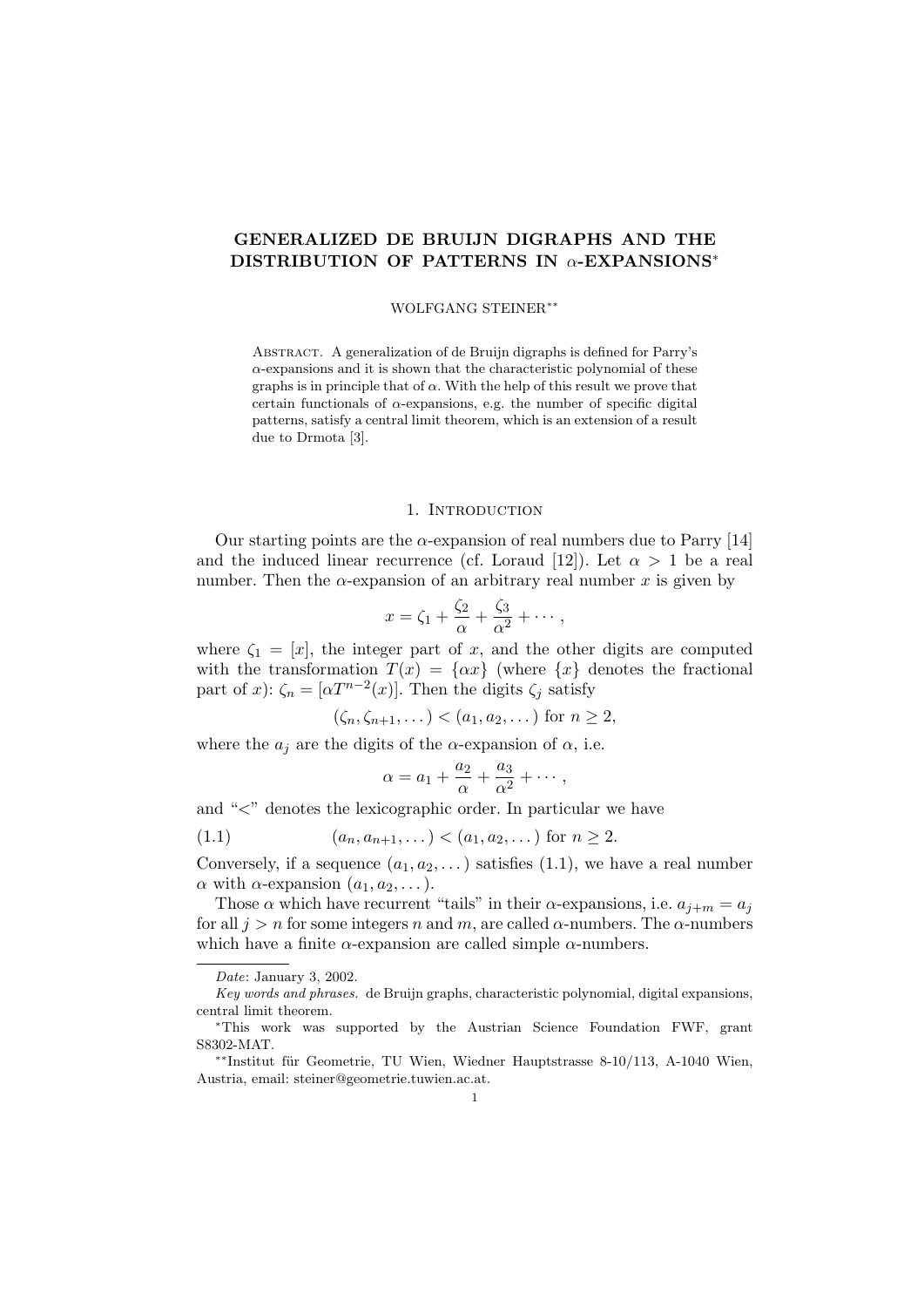A simple  $\alpha$ -number  $(a_r \neq 0, a_j = 0$  for all  $j > r$ ) is a root of the polynomial

$$
x^r - a_1 x^{r-1} - \cdots - a_{r-1} x - a_r
$$

which is called characteristic polynomial of  $\alpha$ . If  $\alpha$  is a non-simple  $\alpha$ -number, it is a root of the polynomial

$$
(x^{n+m}-a_1x^{n+m-1}-\cdots-a_{n+m-1}x-a_{n+m})-(x^n-a_1x^{n-1}-\cdots-a_{n-1}x-a_n).
$$

This polynomial is called characteristic polynomial, if  $n$  and  $m$  are minimal with this property.

For the induced linear recurrence we distinguish between simple  $\alpha$ numbers and other real numbers. For simple  $\alpha$ -numbers we define

(1.2) 
$$
G_0 = 1, G_j = \begin{cases} \sum_{i=1}^j a_i G_{j-i} + 1 & \text{for } j < r \\ \sum_{i=1}^r a_i G_{j-i} & \text{for } j \ge r \end{cases}
$$

and for the others

(1.3) 
$$
G_0 = 1, G_j = \sum_{i=1}^j a_i G_{j-i} + 1 \text{ for } j > 0.
$$

With  $G = (G_n)$ , every non-negative integer n has a (unique) proper G-ary digital expansion

$$
n = \sum_{j \ge 0} \epsilon_j(n) G_j
$$

with integer digits  $\epsilon_i(n) \geq 0$  such that

$$
\sum_{j=0}^{k} \epsilon_j(n) G_j < G_{k+1} \text{ for } k \ge 0.
$$

The digits  $\epsilon_j = \epsilon_j (n)$  satisfy

$$
(1.4) \qquad (\epsilon_k, \epsilon_{k-1}, \dots) < (a_1, a_2, \dots) \text{ for } k \ge 0
$$

(cf. [12]), where we have set  $\epsilon_j = 0$  for all  $j < 0$ . Conversely, a sequence  $(\epsilon_0, \epsilon_1, \dots)$  is the digital expansion of an integer n if (1.4) holds and  $\epsilon_i > 0$ only for a finite number of  $j \geq 0$ .

We will study functions depending on subblocks of these digital expansions. Let

$$
\mathcal{B}_L = \{ (\epsilon_{L-1}(n), \epsilon_{L-2}(n), \ldots, \epsilon_0(n)) : n < G_L \}
$$

be the set of blocks  $B \in \{0, 1, \ldots, a_1\}^L$  of length L which actually occur in G-ary digital expansions. Let  $F : \mathcal{B}_{L+1} \to \mathbb{R}$  be any given function (for some  $L \geq 0$ ) with  $F(0,0,\ldots,0) = 0$ . Furthermore, set

$$
s_F(n) = \sum_{j\geq 0} F\left(\epsilon_{j+L}(n), \epsilon_{j+L-1}(n), \ldots, \epsilon_j(n)\right).
$$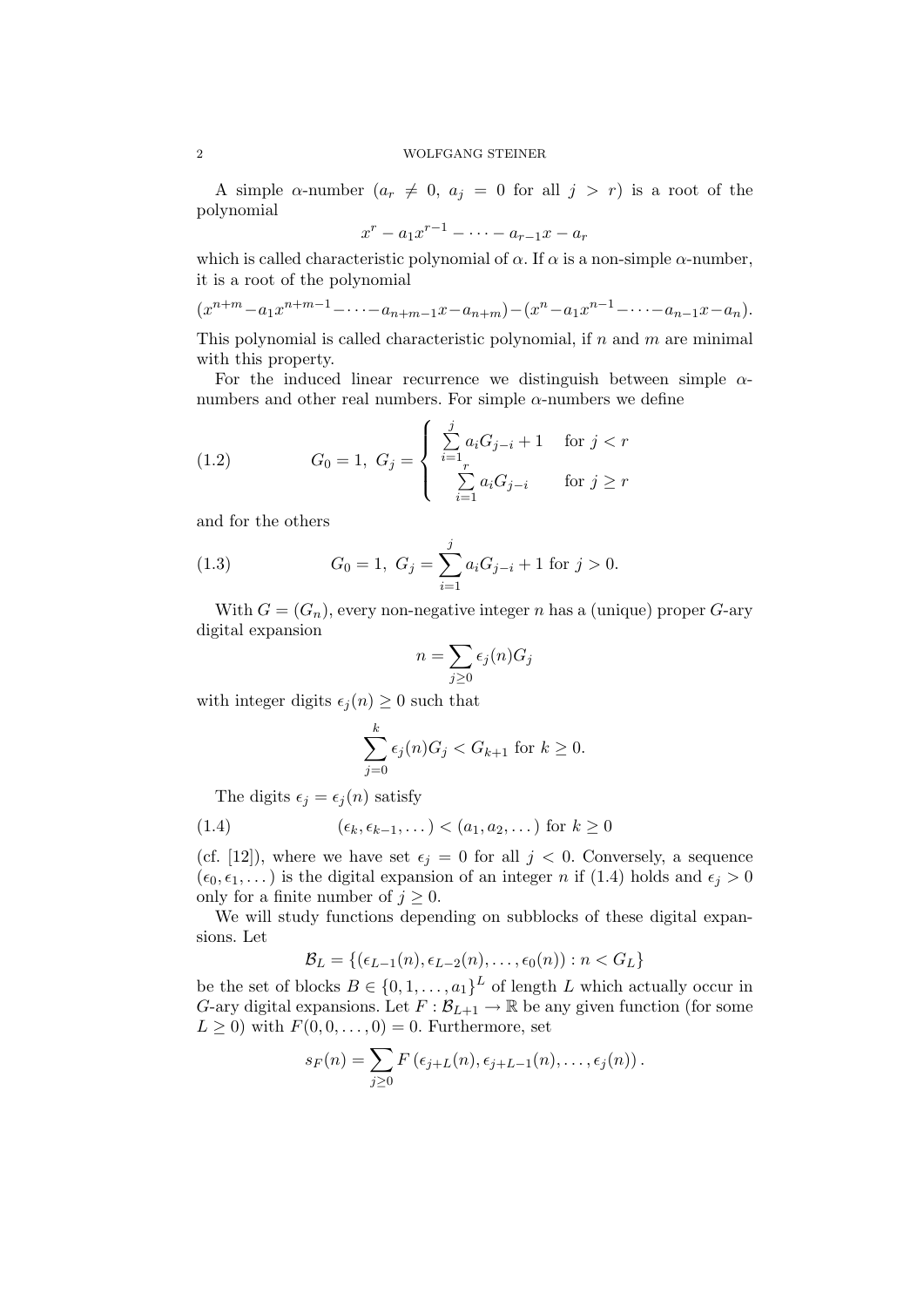This means that we consider a weighted sum over all subsequent digital patterns of length  $L + 1$  of the digital expansion of n. For example, for  $L = 0$  and  $F(\epsilon) = \epsilon$  we just obtain the sum-of-digits function, or if  $L = 1$ and  $F(\epsilon, \eta) = 1 - \delta_{\epsilon, \eta}$  ( $\delta_{x,y}$  denoting the Kronecker delta) then  $s_F(n)$  is just counting the number of times that a digit is different from the preceding one etc.

In order to get an insight into the distribution of  $s_F(n)$ , it is convenient to consider a related sequence of random variables  $X_N, N \geq 1$ , defined by

$$
\Pr[X_N \le x] = \frac{1}{N} |\{n < N : s_F(n) \le x\}|
$$

In Section 3 we will show that Drmota's methods in [3] can be applied to prove asymptotic normality of the distribution of  $X_N$ . Drmota showed this for the special case of finite recurrences of the type (1.2) with  $a_1 \geq a_2 \geq \cdots \geq a_r \geq 0$ . It should be noted that the case  $L = 0$  for general  $\alpha$  is treated by Drmota and Gajdosik [4].

In the case of simple  $\alpha$ -numbers we will use a generalization of de Bruijn digraphs (Definition 2.1) and, in particular, the property that the characteristic polynomial of these graphs is the characteristic polynomial of  $\alpha$  multiplied with a factor  $x^n$ . This property has been conjectured by Drmota [3] and is shown in Section 2.

Remark 1.1. Sometimes different generalizations of de Bruijn digraphs can be found in the literature. Imase and Itoh [9] and Reddy, Pradhan and Kuhl [16] introduced independently the graph  $G_B(n, d)$ , where  $n > d$ , the set of vertices is  $\{0, 1, \ldots, n-1\}$  and the set of edges consists of

$$
i \to di + r \pmod{n} \text{ for } 0 \le i < n, \ 0 \le r < d.
$$

Later, Imase and Itoh [10] introduced also the graph  $G_l(n, d)$  whose set of vertices is the same as that of  $G_B(n, d)$  and the set of edges consists of

$$
i \to d(n-1-i) + r \pmod{n} \text{ for } 0 \le i < n, \ 0 \le r < d.
$$

Du and Hwang [5] showed that these graphs have some of the properties of de Bruijn digraphs. Their characteristic polynomial has been given by Xueliang and Fuji [18].

## 2. Generalized de Bruijn digraphs

For a q-ary expansion which is a special case of Parry's expansion with  $\alpha = q$  an integer, we have  $\mathcal{B}_L = \{0, 1, \ldots, q-1\}^L$ . Then  $\mathcal{B}_L$  is the set of vertices of a directed de Bruijn digraph with edges  $B = (\eta_1, \ldots, \eta_L) \rightarrow C = (\theta_1, \ldots, \theta_L)$  where

(2.1) 
$$
(\eta_2, ..., \eta_L) = (\theta_1, ..., \theta_{L-1}).
$$

With this characterization of de Bruijn digraphs we can generalize them on Parry's  $\alpha$ -expansions with simple  $\alpha$ -numbers: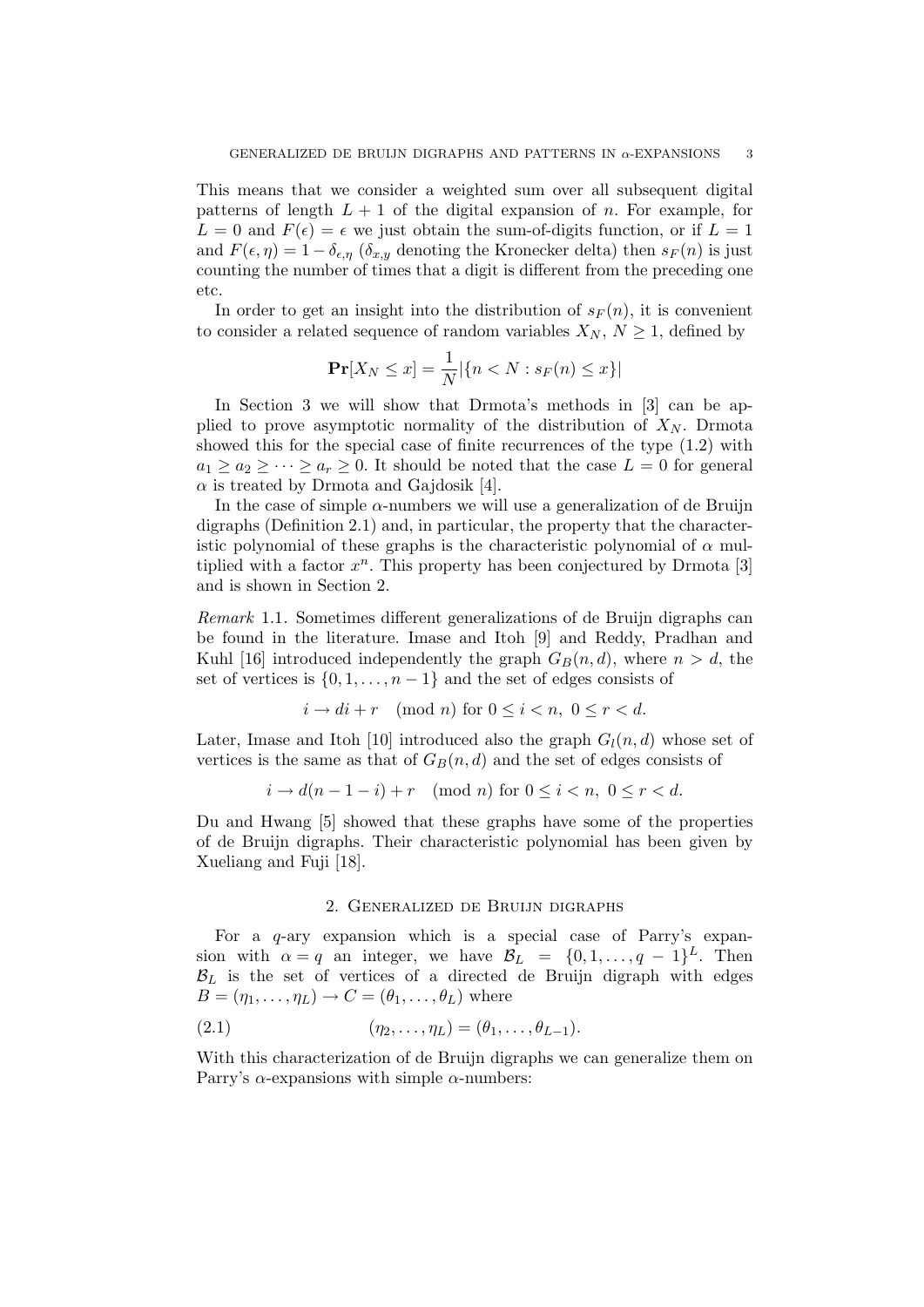**Definition 2.1.** Let  $(a_1, a_2, \ldots, a_r)$  be a *r*-tuple which satisfies (1.1) (if we set  $a_n := 0$  for  $n > r$ ) and  $\mathcal{B}_L$  be the set of blocks  $(\eta_1, \ldots, \eta_L)$  which satisfy

$$
(\eta_k, \eta_{k+1}, \dots) < (a_1, a_2, \dots)
$$
 for  $k \ge 1$ 

(if we set  $\eta_n := 0$  for  $n > L$ ). Then the generalized de Bruijn digraph of  $\mathcal{B}_L$  is defined by the set of vertices  $\mathcal{B}_L$  and the edges  $B \to C$  where  $B = (\eta_1, \ldots, \eta_L)$  and  $C = (\theta_1, \ldots, \theta_L)$  satisfy (2.1) and

$$
(2.2) \qquad (\eta_1, \ldots, \eta_L, \theta_L) \in \mathcal{B}_{L+1}.
$$

Remark 2.1. Because of (1.4), this definition of  $\mathcal{B}_L$  is equivalent to the one given in the Introduction.

Remark 2.2. If (2.1) holds and  $L \geq r$ , then (2.2) is automatically satisfied. For  $L = r - 1$ , the only exceptions are

$$
(\eta_1, \ldots, \eta_{r-1}) = (a_1, \ldots, a_{r-1}), \qquad (\theta_1, \ldots, \theta_{r-1}) = (a_2, \ldots, a_{r-1}, x)
$$

with  $a_r \leq x \leq a_1$ .

Remark 2.3. An important property of de Bruijn digraphs is that the line graph of the graph of blocks of length  $L$  is the graph of blocks of length  $L + 1$ . For our generalization, this property holds if we have  $L \geq r - 1$ .

Denote by  $A_L$  the adjacency matrix of the generalized de Bruijn digraph of  $\mathcal{B}_L$ .

**Example 2.1.** For the q-ary expansion with  $q = 2$  (or equivalently the Gary expansion with  $r = 1$ ,  $a_1 = 2$ ), we have  $\mathcal{B}_2 = \{(0,0), (0, 1), (1, 0), (1, 1)\}\$ and

$$
\mathbf{A}_2 = \begin{pmatrix} 1 & 1 & 0 & 0 \\ 0 & 0 & 1 & 1 \\ 1 & 1 & 0 & 0 \\ 0 & 0 & 1 & 1 \end{pmatrix}.
$$

**Example 2.2.** In the case of the Zeckendorf expansion  $(r = 2, a_1 = a_2 = 1,$ the  $G_j$  are the Fibonacci numbers) we have  $\mathcal{B}_2 = \{(0,0), (0,1), (1,0)\}\$  and

$$
\mathbf{A}_2 = \begin{pmatrix} 1 & 1 & 0 \\ 0 & 0 & 1 \\ 1 & 1 & 0 \end{pmatrix}.
$$

The characteristic polynomial of these graphs is strongly connected to the characteristic polynomial of the corresponding simple  $\alpha$ -number:

**Theorem 2.1.** For  $L \geq r-1$ , the characteristic polynomial of the adjacency matrix  $A_L$  of the generalized de Bruijn digraph of  $B_L$  is

$$
\chi(\mathbf{A}_L)(x) = x^{G_L - r} p(x),
$$

where  $G = (G_i)_{i \geq 0}$  is defined by the finite linear recurrence (1.2) and  $p(x) = x^{r} - a_1 x^{r-1} - a_2 x^{r-2} - \cdots - a_{r-1} x - a_r$ 

is the characteristic polynomial of the linear recurrence and of the corresponding simple  $\alpha$ -number.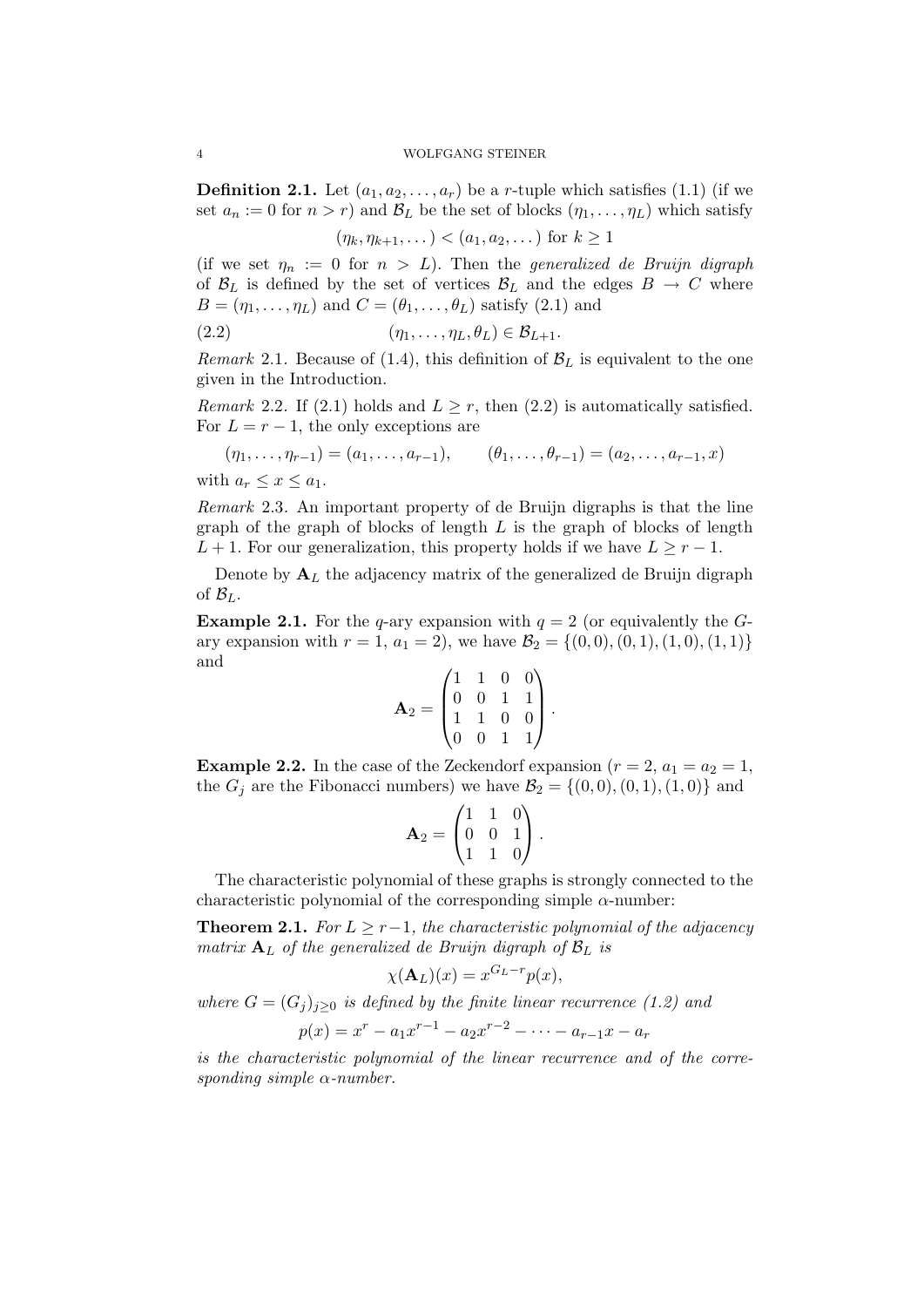*Proof.* First we remark that  $\#(\mathcal{B}_L) = G_L$  and for each  $B \in \mathcal{B}_L$ 

$$
B=(\epsilon_{L-1}(i-1),\epsilon_{L-2}(i-1),\ldots,\epsilon_0(i-1))
$$

for some  $i \in \{1, 2, \ldots, G_L\}$  where the  $\epsilon_j$  are the digits in the G-ary expansion.

The conditions (2.1) and (2.2) can thus be written for  $i, j \in \{1, 2, \ldots, G_L\}$ as

(2.3) 
$$
(\epsilon_{L-2}(i-1),...,\epsilon_0(i-1)) = (\epsilon_{L-1}(j-1),...,\epsilon_1(j-1))
$$

and

(2.4) 
$$
(\epsilon_{L-1}(i-1), \epsilon_{L-1}(j-1), \ldots, \epsilon_0(j-1)) \in \mathcal{B}_{L+1}
$$

respectively.

Therefore the coefficients of  $\mathbf{A}_L = (a_{ij}^{(L)})_{1 \le i,j \le G_L}$  are

$$
a_{ij}^{(L)} = \begin{cases} 1 & \text{if (2.3) and (2.4) hold} \\ 0 & \text{otherwise.} \end{cases}
$$

First assume  $L \geq r$ . Then we can omit (2.4) (cf. Remark 2.2) and have

$$
a_{i+kG_{L-1},j}^{(L)} = a_{i,j}^{(L)}.
$$

We define the matrix  $\mathbf{P}_L := (p_{ij}^{(L)})_{1 \le i,j \le G_L}$  for  $L \ge r$  by

$$
p_{ij}^{(L)} := \begin{cases} 1 & \text{if } i = j \\ -1 & \text{if } j \leq G_{L-1}, i = j + kG_{L-1}, k > 0 \\ 0 & \text{otherwise.} \end{cases}
$$

Hence  $\mathbf{P}_L^{-1} = (p_{ij}^{(-L)})_{1 \le i,j \le G_L}$  has the coefficients

$$
p_{ij}^{(-L)} = \begin{cases} 1 & \text{if } i = j \\ 1 & \text{if } j \le G_{L-1}, i = j + kG_{L-1}, k > 0 \\ 0 & \text{otherwise.} \end{cases}
$$

With  $P_L$  we define a matrix similar to  $A_L$  by

$$
\mathbf{A}'_L = (a'^{(L)}_{ij})_{1 \le i,j \le G_L} := \mathbf{P}_L \mathbf{A}_L \mathbf{P}_L^{-1}.
$$

In the construction of  $\mathbf{A}'_L$  the rows i of  $\mathbf{A}_L$  are subtracted from the rows  $i+kG_{L-1}$  and the columns  $i+kG_{L-1}$  are added to the columns i. Therefore

$$
a_{ij}^{\prime(L)} = 0 \text{ for all } i \in \{G_{L-1} + 1, G_{L-1} + 2, \dots, G_L\}, j \in \{1, 2, \dots, G_L\}
$$

and it suffices to continue with the matrix

$$
\mathbf{A}_{L-1} = (a_{ij}^{(L-1)})_{1 \le i,j \le G_{L-1}} := \mathbf{A}'_L \begin{pmatrix} 1 & 2 & \dots & G_{L-1} \\ 1 & 2 & \dots & G_{L-1} \end{pmatrix}
$$

(this notation means that we take only the rows and columns  $1, 2, \ldots, G_{L-1}$ ) of  $\mathbf{A}'_L$ ) because of

$$
\chi(\mathbf{A}_L)(x) = \chi(\mathbf{A}'_L)(x) = x^{G_L - G_{L-1}} \chi(\mathbf{A}_{L-1})(x).
$$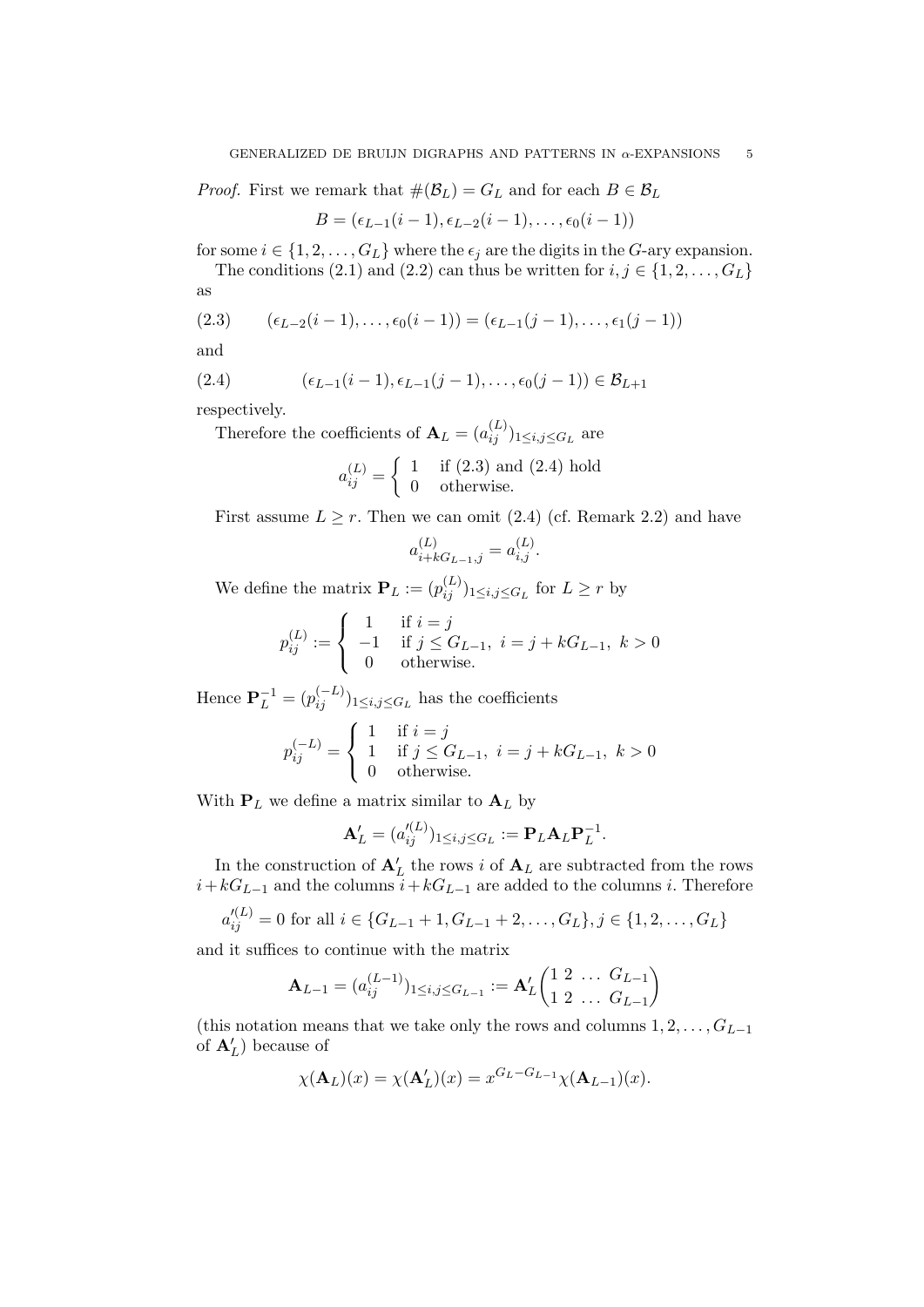The so defined  $\mathbf{A}_{L-1}$  is the adjacency matrix of the generalized de Bruijn digraph of  $\mathcal{B}_{L-1}$ , because we have  $a_{ij}^{(L-1)} = 1$  not only if (2.3) holds, but also for

$$
(\epsilon_{L-2}(i-1), \ldots, \epsilon_0(i-1)) = (\epsilon_{L-1}(j + kG_{L-1} - 1), \ldots, \epsilon_1(j + kG_{L-1} - 1))
$$
  
=  $(k, \epsilon_{L-2}(j-1), \ldots, \epsilon_1(j-1))$ 

with a  $k \in \{0, 1, \ldots, a_1\}$  (and  $j + kG_{L-1} \leq G_L$ ), and therefore

$$
a_{ij}^{(L-1)} = [(\epsilon_{L-3}(i-1), \ldots, \epsilon_0(i-1)) = (\epsilon_{L-2}(j-1), \ldots, \epsilon_1(j-1))],
$$

where we use the Iversonian notation  $[expression] = 1$  if *expression* is true and 0 otherwise. For  $L = r$  we have to check additionally  $a_{ij}^{(r-1)} = 0$  for

$$
(\epsilon_{r-2}(i-1), \ldots, \epsilon_0(i-1)) = (a_1, a_2, \ldots, a_{r-1}),
$$
  

$$
(\epsilon_{r-2}(j-1), \ldots, \epsilon_0(j-1)) = (a_2, \ldots, a_{r-1}, x)
$$

with  $a_r \leq x \leq a_1$  (cf. Remark 2.2). This is true, because for these i and j,  $a_{ij}^{(r-1)} = 1$  would imply that we have a  $j' = j + kG_{r-1}$  with  $a_{ij'}^{(r)} = 1$ , i.e.

$$
(\epsilon_{r-1}(j'-1),\ldots,\epsilon_0(j'-1))=(a_1,a_2,\ldots,a_{r-1},x),
$$

but this violates (1.4) and is therefore impossible.

Hence we iterate the construction until we get  $A_{r-1}$  and obtain

(2.5) 
$$
\chi(\mathbf{A}_L)(x) = x^{G_L - G_{r-1}} \chi(\mathbf{A}_{r-1})(x).
$$

We continue with  $L = r - 1$ .

For  $i < G_{r-1}$ ,  $j \leq G_{r-1}$  (but not for  $i = G_{r-1}$ ) we have

$$
a_{ij}^{(r-1)} = [(\epsilon_{r-3}(i-1), \ldots, \epsilon_0(i-1)) = (\epsilon_{r-2}(j-1), \ldots, \epsilon_1(j-1))]
$$

and

$$
a_{i+kG_{r-2},j}^{(r-1)} = a_{i,j}^{(r-1)}.
$$

For  $1 \leq s \leq r-1$ , we define the matrix  $\mathbf{P}_s := (p_{ij}^{(s)})_{1 \leq i,j \leq G_{r-1}}$  by

$$
p_{ij}^{(s)} := \begin{cases} 1 & \text{if } i = j \\ -1 & \text{if } j \leq G_{s-1}, \ i = j + kG_{s-1}, \ k > 0 \text{ and } i < G_s \\ 0 & \text{otherwise.} \end{cases}
$$

With  $\mathbf{A}_{r-1}^{\prime} := \mathbf{P}_{r-1} \mathbf{A}_{r-1} \mathbf{P}_{r-1}^{-1}$ , we get  $a'_{ij}^{(r-1)} = 0$  for all  $i \in \{G_{r-2}+1, G_{r-2}+2, \ldots, G_{r-1}-1\}, j \in \{1, 2, \ldots, G_{r-1}\}.$ and build the matrix  ${\bf A}_{r-2} := {\bf A}'_{r-1} \begin{pmatrix} 1 & 2 & ... & G_{r-2} & G_{r-1} \\ 1 & 2 & ... & G_{r-2} & G_{r-1} \end{pmatrix}$  $\frac{1}{1}$   $\frac{2}{2}$  ...  $G_{r-2}$   $G_{r-1}$ , where the numeration of the rows and columns is kept, i.e.  $\mathbf{A}_{r-2} = (a_{ij}^{(r-2)})_{i,j \in \{1,2,\dots,G_{r-2},G_{r-1}\}}$ . This matrix satisfies

$$
\chi(\mathbf{A}_{r-1})(x) = \chi(\mathbf{A}_{r-1}')(x) = x^{G_{r-1} - G_{r-2} - 1} \chi(\mathbf{A}_{r-2})(x)
$$
  
and for  $i < G_{r-2}$ ,  $j \le G_{r-1}$ 

$$
a_{ij}^{(r-2)} = [(\epsilon_{r-4}(i-1), \ldots, \epsilon_0(i-1)) = (\epsilon_{r-3}(j-1), \ldots, \epsilon_1(j-1))]
$$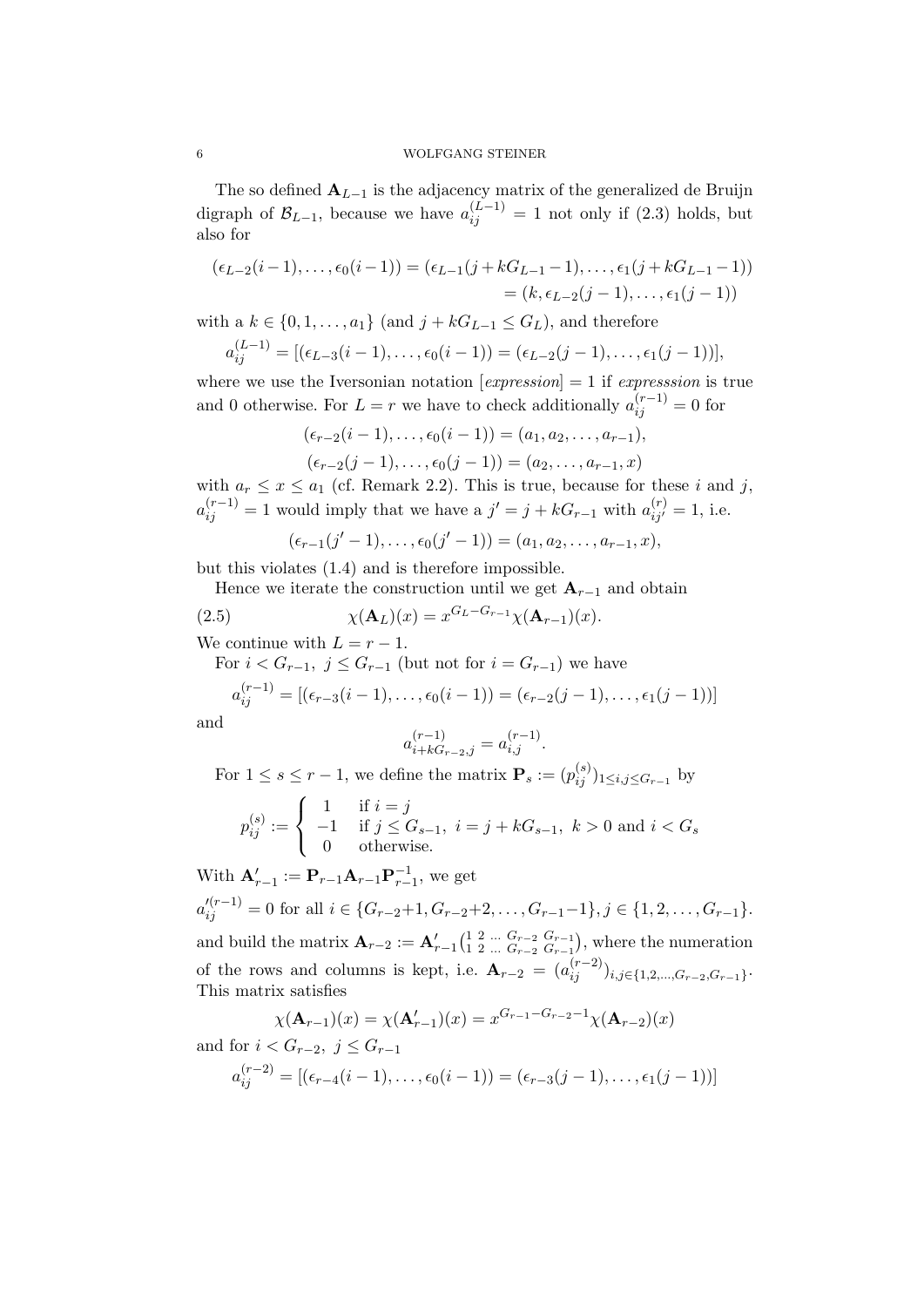(but  $\mathbf{A}_{r-2}$  is not the adjacency matrix of a generalized de Bruijn digraph). Hence we iterate this procedure by defining

$$
\mathbf{A}_{s-1} := (\mathbf{P}_s \mathbf{A}_s \mathbf{P}_s^{-1}) \begin{pmatrix} 1 & 2 & \dots & G_{s-1} & G_s & \dots & G_{r-1} \\ 1 & 2 & \dots & G_{s-1} & G_s & \dots & G_{r-1} \end{pmatrix}
$$

for  $1 \leq s \leq r-2$  and get, for  $i < G_s$ ,  $j \leq G_s$ .

$$
a_{ij}^{(s)} = [(\epsilon_{s-2}(i-1), \ldots, \epsilon_0(i-1)) = (\epsilon_{s-1}(j-1), \ldots, \epsilon_1(j-1))].
$$

Therefore we have

(2.6) 
$$
\chi(\mathbf{A}_{r-1})(x) = x^{G_{r-1}-r}\chi(\mathbf{A}_0)(x).
$$

The definitions of  $\mathbf{P}_s$  and  $\mathbf{A}_{s-1}$  imply for  $1 \leq s \leq r-1$ ,  $j \leq G_{s-1}$  and  $i \in \{1, 2, \ldots, G_{s-1}, G_s, \ldots, G_{r-1}\},\$ 

$$
a_{ij}^{(s-1)} = \sum_{j'=1}^{G_s-1} [\epsilon_s(j') \ge \epsilon_s(j)][(\epsilon_{s-2}(j'), \dots, \epsilon_0(j')) = (\epsilon_{s-2}(j), \dots, \epsilon_0(j))]a_{ij'}^{(s)}
$$
  
= 
$$
\cdots = \sum_{j'=1}^{G_{r-1}-1} [\epsilon_s(j') \ge \epsilon_s(j)][(\epsilon_{s-2}(j'), \dots, \epsilon_0(j')) = (\epsilon_{s-2}(j), \dots, \epsilon_0(j))]a_{ij'}^{(r-1)}
$$

and thus

(2.7) 
$$
a_{iG_s}^{(0)} = a_{iG_s}^{(s)} = \sum_{\substack{1 \le j < G_{r-1} : \epsilon_s(j) \ge 1, \\ (\epsilon_{s-1}(j), \ldots, \epsilon_0(j)) = (0, 0, \ldots, 0)}} a_{ij}^{(r-1)}.
$$

Now we can easily calculate  $\mathbf{A}_0 = (a_{ij}^{(0)})_{i,j \in \{G_0, G_1, ..., G_{r-1}\}}$ . For  $i = G_t$  with  $0 \leq t \leq r-1$  we have

$$
(\epsilon_{r-2}(G_t-1),\ldots,\epsilon_0(G_t-1))=(0,\ldots,0,0,a_1,a_2,\ldots,a_t).
$$

Therefore we have  $a_{G_t,j}^{(r-1)} = 1$  if and only if

(2.8) 
$$
(\epsilon_{r-2}(j-1), \ldots, \epsilon_0(j-1)) = (0, \ldots, 0, a_1, a_2, \ldots, a_t, x)
$$

with  $0 \leq x \leq a_{t+1}$  for  $t < r-1$  and if and only if

(2.9) 
$$
(\epsilon_{r-2}(j-1), \ldots, \epsilon_0(j-1)) = (a_2, a_3, \ldots, a_{r-1}, x)
$$

with  $0 \leq x < a_r$  for  $t = r - 1$  respectively.

For the first column, i.e.  $s = 0$ , the sum in (2.7) runs over all j with  $\epsilon_0(j) \geq 1$ .  $x = a_{t+1}$  in (2.8) implies  $j = G_{t+1}$  and  $\epsilon_0(j) = 0$ , otherwise  $\epsilon_0(j) = x + 1 \geq 1$ . For  $i = G_t$  we have therefore  $a_{t+1}$  terms  $a_{ij}^{(r-1)} = 1$  and  $a_{G_t}^{(0)}$  $G_tG_0 = a_{t+1}.$ 

For  $1 \leq s \leq r-1$  and  $i = G_t$ , the conditions on j in (2.7) imply

$$
(\epsilon_{s-1}(j-1),\ldots,\epsilon_0(j-1))=(a_1,\ldots,a_s)
$$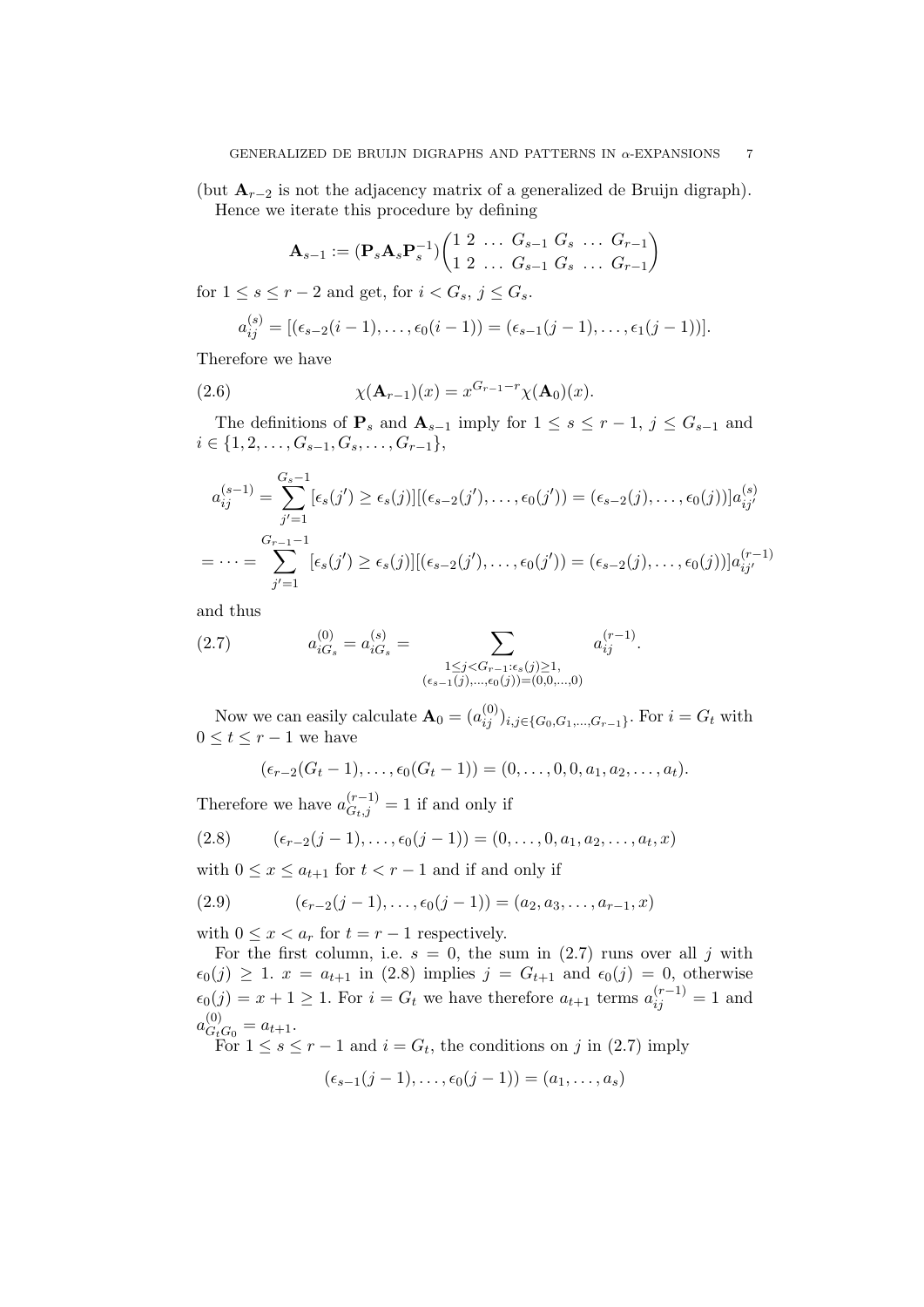and, with (2.8) and (2.9), we have  $a_{Gij}^{(r-1)} = 1$  for at most one j. Together with (1.1) we get  $x = a_{t+1}$ . We have  $a_{G_{r-1}j}^{(r-1)} = 0$  for this j and hence  $a_{G_r}^{(0)}$  $G_{r-1}G_s = 0.$ For  $0 \leq t < r - 1$ , the G-ary expansion of this j is

$$
(\epsilon_{t+1}(j),\ldots,\epsilon_0(j))=(1,0,0,\ldots,0).
$$

Thus we obtain  $a_{G}^{(0)}$  $G_{t}^{(0)}$  =  $[t+1] = s$  for  $s > 0$ .

Recapitulating,  $\mathbf{A}_0$  has the form

$$
\mathbf{A}_0 = \begin{pmatrix} a_1 & 1 & 0 & \cdots & 0 \\ a_2 & 0 & 1 & \ddots & \vdots \\ \vdots & \vdots & \ddots & \ddots & 0 \\ \vdots & \vdots & & \ddots & 1 \\ a_r & 0 & \cdots & \cdots & 0 \end{pmatrix},
$$

and its characteristic polynomial is clearly  $p(x)$ . With  $(2.5)$  and  $(2.6)$ , the theorem is proved.

Remark 2.4. For de Bruijn digraphs we have  $\chi(\mathbf{A}_L)(x) = x^{q^L-1}(x-q)$ .

Remark 2.5. For general digraphs D, the characteristic polynomial of the line graph  $\mathcal{L}(D)$  is a multiple of that of D:

$$
\chi(\mathcal{L}(D))(x) = \chi(D)(x) x^{e(D)-v(D)},
$$

where  $e(D)$  denotes the number of edges and  $v(D)$  the number of vertices. This property could be used in the first part of the proof of Theorem 2.1 but anyway our construction is needed for the second part of the proof.

# 3. Asymptotic Properties of Functions Depending on SUBBLOCKS OF  $\alpha$ -EXPANSIONS

Now we study the random variables  $X_N$  defined in the introduction. Expected value and variance of  $X_N$  are given by

(3.1) 
$$
\mathbf{E}X_N = \frac{1}{N} \sum_{n < N} s_F(n)
$$
 and by  $\mathbf{V}X_N = \frac{1}{N} \sum_{n < N} (s_F(n) - \mathbf{E}X_N)^2$ 

We introduce the function

$$
c_N(z) = \sum_{n < N} z^{s_F(n)}
$$

and consider for any block  $B = (\eta_1, \dots, \eta_L) \in \mathcal{B}_L$  the functions

$$
a_j^B(z) := \sum_{n < G_j, (\epsilon_{j-1}(n), \dots, \epsilon_{j-L}(n)) = B} z^{s_F(n)}.
$$

Then

$$
\sum_{B \in \mathcal{B}_L} a_j^B(z) = c_N(z).
$$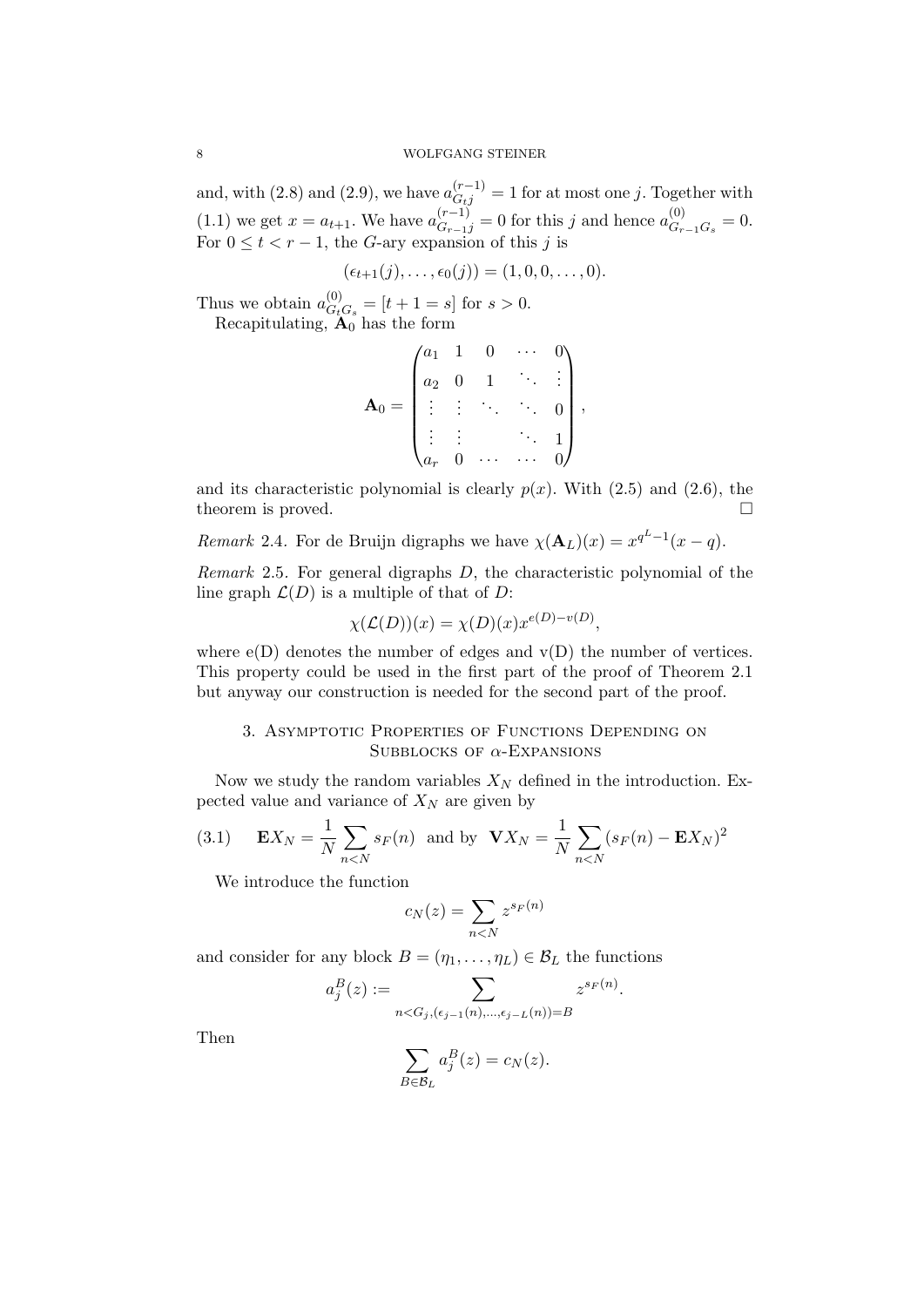In order to obtain recurrent relations for the functions  $a_j^B$  we need the following notation:

For  $B = (\eta_1, \ldots, \eta_L) \in \mathcal{B}_L$  let  $B' = (\eta_2, \ldots, \eta_L)$  denote the block consisting of the last  $L - 1$  elements of B and  $\eta_B$  the first element  $\eta_1$ , i.e.  $B = (\eta_B, B')$ . (Similarly ' $B = (\eta_1, \ldots, \eta_{L-1})$ .) Furthermore, for  $(\epsilon, B) = (\epsilon, \eta_1, \ldots, \eta_L) \in \mathcal{B}_{L+1}$  set

$$
\kappa(\epsilon, B) = \sum_{i=0}^{L-1} (F(0, \ldots, 0, \epsilon, \eta_1, \ldots, \eta_{L-i}) - F(0, \ldots, 0, 0, \eta_1, \ldots, \eta_{L-i})) +
$$
  
 
$$
F(0, \ldots, 0, 0, \epsilon).
$$

Note that  $\kappa(0, B) = 0$ .

3.1. Simple  $\alpha$ -numbers. In the case of simple  $\alpha$ -numbers, we may assume, without loss of generality, that  $L \geq r - 1$ . (If we are only interested in  $L + 1$  subsequent digits with  $L < r - 1$ , then we consider a new function  $F : \mathcal{B}_r \to \mathbf{R}$  that does not depend on the first  $(r - L - 1)$  digits.)

**Lemma 3.1.** The functions  $a_j^B(z)$ ,  $j > 0$ , are recursively given by

$$
a_j^B(z)=\sum_{C\in\mathcal{B}_L:\ C=B',\ (\eta_B,C)\in\mathcal{B}_{L+1}}a_{j-1}^C(z)z^{\kappa(\eta_B,C)}.
$$

Proof. The set

cases.

$$
\{n < G_j : (\epsilon_{j-1}(n), \ldots, \epsilon_{j-L}(n)) = B\}
$$

is divided into subsets of the form

$$
\{n < G_j : \epsilon_{j-1}(n) = \eta_B, \ (\epsilon_{j-2}(n), \epsilon_{j-3}(n), \dots, \epsilon_{j-L-1}(n)) = (B', \epsilon) = C\} =
$$
  

$$
\{n < G_{j-1} : (\epsilon_{j-2}(n), \epsilon_{j-3}(n), \dots, \epsilon_{j-L-1}(n)) = C, \ (\eta_B, C) \in \mathcal{B}_{L+1}\} + \eta_B G_{j-1}.
$$
  
Because of  $\{(\eta_B, C) : B, C \in \mathcal{B}_L, C = B'\} \supseteq \mathcal{B}_{L+1}$  we cover all possible

Furthermore, for  $n < G_{j-1}$  with  $(\epsilon_{j-2}(n), \epsilon_{j-3}(n), \ldots, \epsilon_{j-L-1}(n)) = C$ and  $(\eta_B, C) \in \mathcal{B}_{L+1}$ , we have

$$
s_F(n + \eta_B G_{j-1}) = s_F(n) + \kappa(\eta_B, C).
$$

 $\Box$ 

**Corollary 3.1.** The vector  $\mathbf{a}_j(z) = (a_j^B(z))_{B \in \mathcal{B}_L}$  satisfies the matrix recursion

$$
\mathbf{a}_j(z) = \mathbf{A}_L(z)\mathbf{a}_{j-1}(z) \qquad (j>0),
$$

where the  $G_L \times G_L$ -matrix  $\mathbf{A}_L(z) = (a_{B,C}(z))_{B,C \in \mathcal{B}_L}$  is given by

$$
a_{B,C}(z) = \begin{cases} z^{\kappa(\eta_B,C)} & \text{if } C = B' \text{ and } (\eta_B,C) \in \mathcal{B}_{L+1} \\ 0 & \text{otherwise.} \end{cases}
$$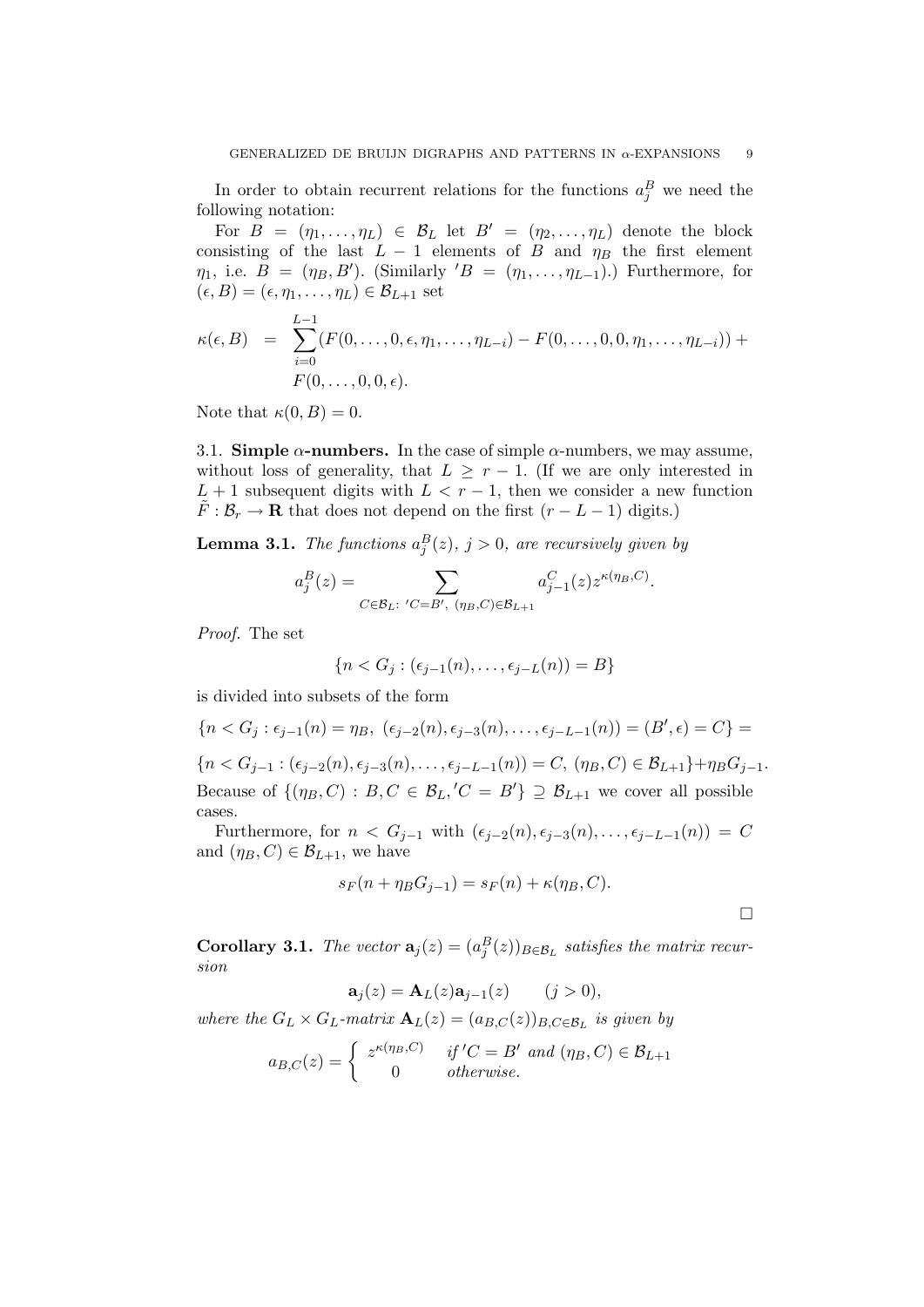$\mathbf{A}_L(1)$  is the adjacency matrix of the generalized de Bruijn digraph of  $\mathcal{B}_L$ , its characteristic polynomial is therefore (Theorem 2.1)

$$
\chi(\mathbf{A}_L(1))(x) = x^{G_L - r}(x^r - a_1x^{r-1} - a_2x^{r-2} - \dots - a_{r-1}x - a_r)
$$

and  $\alpha$  is an eigenvalue of  $A_L(1)$ . Lemma 3.2 shows that the other eigenvalues of  $A_L(1)$  have absolute value less than  $\alpha$ .

**Lemma 3.2.** The conjugates of a simple  $\alpha$ -number  $\alpha$  with respect to the characteristic polynomial have absolute value less than  $\alpha$ .

Proof. Set

$$
g(x) := 1 - x^{r} p(x^{-1}) = \sum_{j=1}^{r} a_{j} x^{j}.
$$

If  $|x| > \alpha$ , then  $|g(x^{-1})| \le g(|x^{-1}|) < g(\alpha^{-1}) = 1$  and  $p(x) \ne 0$ .

If  $|x| = \alpha$ ,  $x \neq \alpha$ , then we either have  $|g(x^{-1})| < g(|x^{-1}|) = 1$  or all powers  $x^j$  with  $a_j > 0$  have the same argument, which must be different from 0 because of  $a_1 > 0$ . In both cases we have  $g(x^{-1}) \neq 1$  and  $p(x) \neq 0$ .

Because of  $g'(\alpha^{-1}) > 0$ ,  $\alpha$  is a simple root of  $p(x)$  and the lemma is proved.  $\Box$ 

Now we have all prerequesites for Drmota's proofs of the following lemma and theorems:

**Lemma 3.3** (cf. [3], Lemma 3.3). Let  $G(t, z) = det(tI - A_L(z))$  be the characteristic polynomial of the matrix  $A_L(z)$ . Then there exists a (complex) neighbourhood of  $z = 1$  such that  $G(t, z) = 0$  has a unique solution  $t =$  $\alpha(z)$  of maximal modulus. Furthermore, the function  $\alpha(z)$  is analytic in this neighbourhood.

Theorem 3.1 (cf. [3], Theorem 2.1).

$$
\mathbf{E}X_N = \frac{1}{N} \sum_{n < N} s_F(n) = \mu \frac{\log N}{\log \alpha} + \mathcal{O}(1)
$$

and

$$
\mathbf{V}X_N = \frac{1}{N} \sum_{n < N} (s_F(n) - \mathbf{E}X_N)^2 = \sigma^2 \frac{\log N}{\log \alpha} + \mathcal{O}(1),
$$

where

$$
\mu = \frac{\alpha'(1)}{\alpha} \text{ and } \sigma^2 = \frac{\alpha''(1)}{\alpha} + \mu - \mu^2.
$$

**Theorem 3.2** (cf. [3], Theorem 2.2). If  $\sigma^2 \neq 0$ , then for every  $\varepsilon > 0$ 1 1  $\int f(x)$  $-\frac{1}{2}$ t 2

$$
\frac{1}{N}|\{n < N : s_F(n) < \mathbf{E}X_N + x\mathbf{V}X_N\}| = \frac{1}{\sqrt{2\pi}} \int_{-\infty} e^{-\frac{1}{2}t^2} dt + \mathcal{O}((\log N)^{-1/2+\varepsilon})
$$

uniformly for all real x as  $N \to \infty$ .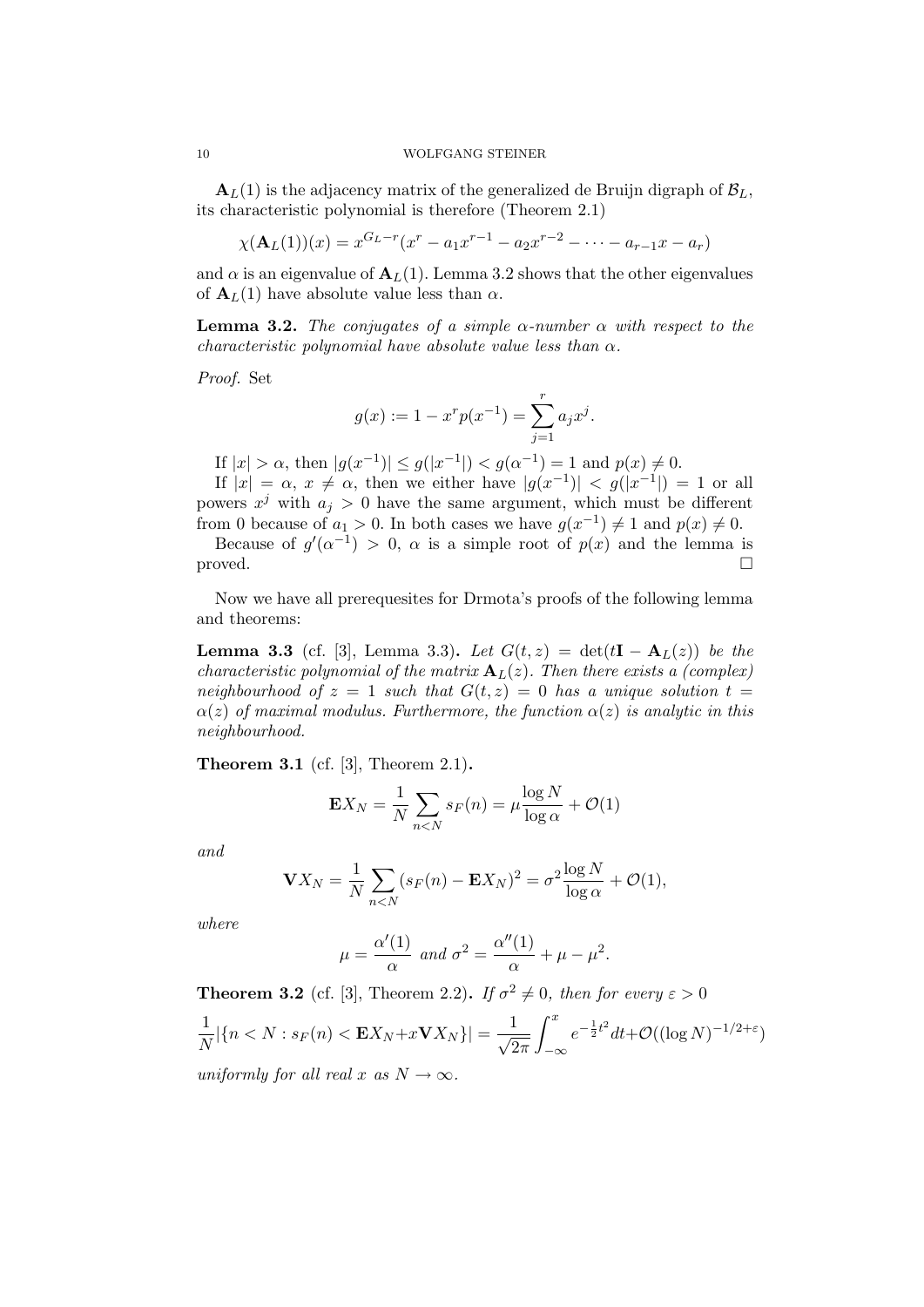**Theorem 3.3** (cf. [3], Theorem 2.2). If  $\sigma^2 \neq 0$ , F just attains integer values and

$$
d = \gcd\{\kappa(\epsilon, B) : (\epsilon, B) \in \mathcal{B}_{L+1}\} = 1,
$$

then for every  $\varepsilon > 0$ 

$$
|\{n < N : s_F(n) = k\}| = \frac{N}{\sqrt{2\pi \mathbf{V} X_N}} \left( \exp\left(-\frac{(k - \mathbf{E} X_N)^2}{2\mathbf{V} X_N}\right) + \mathcal{O}((\log N)^{-1/2 + \varepsilon})\right)
$$

uniformly for all non-negative integers k as  $N \to \infty$ .

3.2. Non-simple  $\alpha$ -numbers. Now we treat the case of non-simple  $\alpha$ numbers, i.e.

$$
(a_{n+m+1}, a_{n+m+2}, \dots) = (a_{n+1}, a_{n+2}, \dots)
$$

for some integers  $m$ ,  $n$  and  $m$ ,  $n$  minimal with this property.

Let F be a function  $F : \mathcal{B}_{l+1} \to \mathbf{R}$  as above. We may assume that  $l = km \geq n+m-1$  for some  $k \in \mathbb{N}$ . (If we are interested in  $l+1$  subsequent digits with  $l < km$  then we consider a new function  $\tilde{F}: \mathcal{B}_{km+1} \to \mathbf{R}$  that does not depend on the first  $(km - l)$  digits.)

**Lemma 3.4.** For all  $l \in \mathbb{N}$  we can find an integer  $L \geq l$  such that

$$
(3.2) (a_j, a_{j+1}, \dots, a_{L+1}) < (a_1, a_2, \dots, a_{L-j+2}) \text{ for all } j \in \{2, \dots, L+1\}
$$

*Proof.* If (3.2) holds for  $L := l$ , we are finished. Otherwise we have a  $j \leq l+1$ such that

$$
(a_j, a_{j+1}, \dots, a_{l+1}) = (a_1, a_2, \dots, a_{l-j+2})
$$

and an integer  $g > l + 1$  such that

$$
(a_j, a_{j+1}, \ldots, a_{g-1}) = (a_1, a_2, \ldots, a_{g-j})
$$
 and  $a_g < a_{g-j+1}$ .

If (3.2) holds for  $L := g - 1$ , we are finished. Otherwise we have a  $j' \leq g$ such that

$$
(a_{j'}, a_{j'+1}, \ldots, a_g) = (a_1, a_2, \ldots, a_{g-j'+1}).
$$

For  $j' \geq j$ , we had

$$
(a_{j'}, a_{j'+1}, \ldots, a_g) < (a_{j'-j+1}, a_{j'-j+2}, \ldots, a_{g-j+1}) \le (a_1, a_2, \ldots, a_{g-j'+1}).
$$

Therefore  $j' < j$ . We can find  $g' > g$  such that

$$
(a_{j'}, a_{j'+1}, \dots, a_{g'-1}) = (a_1, a_2, \dots, a_{g'-j'}), a_{g'} < a_{g'-j'+1}
$$

and repeat this procedure.

Since  $j > j' > j'' > \cdots > 1$ , we find a L that satisfies (3.2) after a finite number of steps.

*Remark* 3.1. If (3.2) holds for L, it holds for  $L + m$  since

$$
(a_j, \ldots, a_{L+m+1}) = (a_{j-m}, \ldots, a_{L+1})
$$
 for all  $j \in \{L+2, \ldots, L+m+1\}$ 

and, by induction, for  $L + km$ .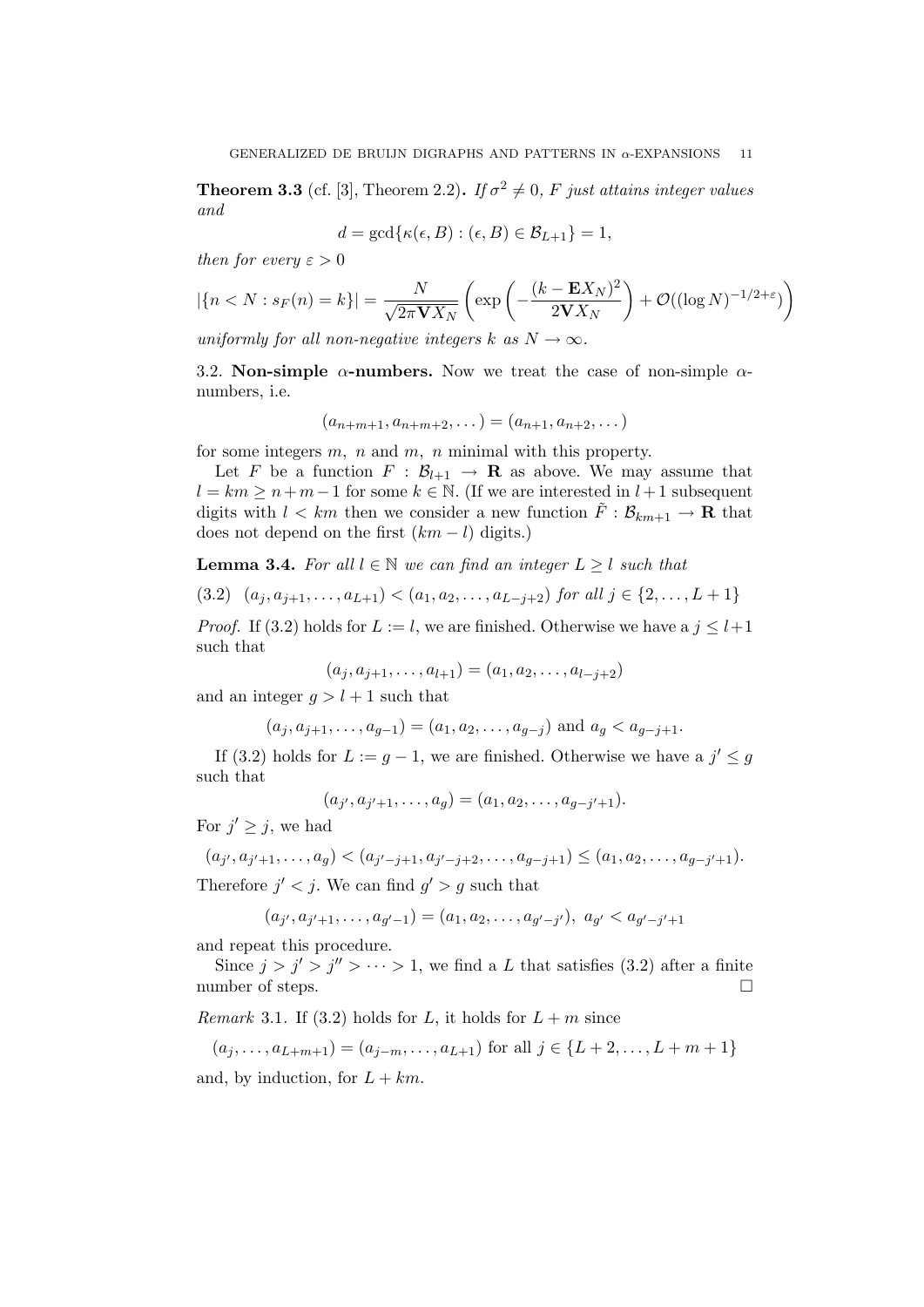Now we consider the functions

$$
a_j^B(z) := \sum_{n < G_j, (\epsilon_{j-1}(n), \dots, \epsilon_{j-L}(n)) = B} z^{s_F(n)} \qquad (B \in \mathcal{B}_L).
$$

**Lemma 3.5.** Let L satisfy (3.2) and  $L \geq km \geq n + m - 1$ . Then the functions  $a_j^B$ ,  $j > L$ ,  $B \in \mathcal{B}_L$  are recursively given by

$$
a_j^B(z) = \sum_{\substack{C \in \mathcal{B}_L:\ C = B',\\ (\eta_B, C) \in \mathcal{B}_{L+1}}} a_{j-1}^C(z) z^{\kappa(\eta_B, C)}
$$

if  $B \neq (a_1, a_2, \ldots, a_L)$  and (3.3)  $a_i^{(a_1,...,a_L)}$  $\binom{(a_1,...,a_L)}{j}(z) = \qquad \qquad \sum$  $C=(a_2,...,a_L,\eta_L),$ <br> $\eta_L \le a_{L+1}$  $a_{j-1}^C(z) \; z^{\kappa(a_1,C)} - \; \sum$  $D \in \mathcal{C}_{km}$  $b_{j-L-1}^D(z) z^{\lambda(a_1,...,a_{L+1},D)},$ 

where

$$
C_{km} := \{ D \in \mathcal{B}_{km} : D \ge (a_{L+2}, a_{L+3}, \dots, a_{L+km+1}) \},\
$$

$$
b_j^D(z) := \sum_{\substack{i < G_j: \ (e_{j-1}(i), \dots, e_{j-km}(i)) = D, \\ (e_{j-1}(i), \dots, e_0(i)) > (a_{L+2}, \dots, a_{L+j+1})}} z^{s_F(i)}
$$

and

$$
\lambda(\theta_1, \theta_2, \dots, \theta_{L+1}, D) := s_F(n_1) - s_F(n_2)
$$

with

$$
D = (\zeta_1, \zeta_2, \dots, \zeta_{km}), \qquad \epsilon_i(n_1) = \epsilon_i(n_2) = 0 \text{ for all } i \geq km + L + 1
$$

$$
(\epsilon_{km+L}(n_1), \epsilon_{km+L-1}(n_1), \ldots, \epsilon_0(n_1)) = (\theta_1, \theta_2, \ldots, \theta_{L+1}, \zeta_1, \zeta_2, \ldots, \zeta_{km}),
$$

$$
(\epsilon_{km+L}(n_2),\epsilon_{km+L-1}(n_2),\ldots,\epsilon_0(n_2))=(0,\ldots,0,\zeta_1,\zeta_2,\ldots,\zeta_{km}).
$$

The functions  $b_j^D(z)$ ,  $j \geq km$ ,  $D \in \mathcal{C}_{km}$  are recursively given by

$$
b_j^D(z) = \begin{cases} \sum_{B \in \mathcal{B}_L: (n_1, \dots, n_{km}) = D} a_j^B(z) & \text{if } D > (a_{L+2}, \dots, a_{L+km+1})\\ \sum_{E \in \mathcal{C}_{km}} b_{j-km}^E(z) z^{\lambda(0, \dots, 0, a_{L+2}, \dots, a_{L+km+1}, E)} & \text{if } D = (a_{L+2}, \dots, a_{L+km+1}) \end{cases}
$$

Proof. The proof of the first equation is the same as that of Lemma 3.1. We just have to check

(3.4) 
$$
(\eta_B, \epsilon_{j-2}(n), \ldots, \epsilon_0(n), 0, \ldots) < (a_1, a_2, \ldots)
$$

for 
$$
C = (\epsilon_{j-2}(n), \ldots, \epsilon_{j-L-1}(n)), C = B', (\eta_B, C) \in \mathcal{B}_{L+1}.
$$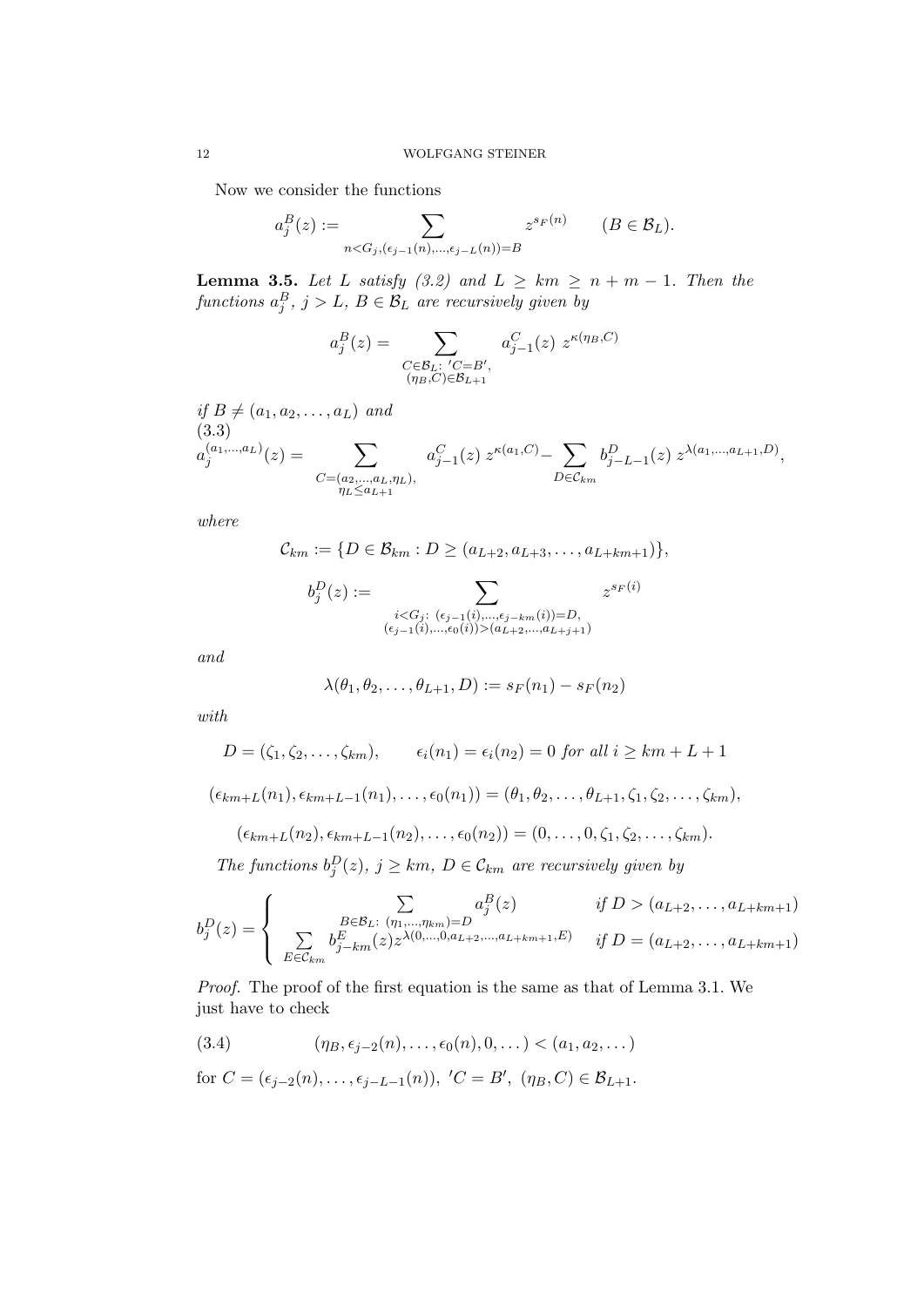(3.4) can only be violated, if  $(\eta_B, C) = (a_1, \ldots, a_{L+1})$  which implies  $B = (a_1, \ldots, a_L)$ . We have

$$
a_j^{(a_1,...,a_L)}(z) = \sum_{\substack{(\varphi_{j-1},...,\varphi_0):\\(\varphi_{j-1},...,\varphi_j) = (a_1,...,a_L),\\(\varphi_{j-2},...,\varphi_0) \in \mathcal{B}_{j-1}}} z^{s_F(\varphi_{j-1},...,\varphi_0)} - \sum_{\substack{(\varphi_{j-1},...,\varphi_0):\\(\varphi_{j-2},...,\varphi_0) \in \mathcal{B}_{j-1}}} z^{s_F(\varphi_{j-1},...,\varphi_0)} - \sum_{\substack{(\varphi_{j-1},...,\varphi_0):\\(\varphi_{j-1},...,\varphi_{j-L-1}) = (a_1,...,a_{L+1}),\\(\varphi_{j-2},...,\varphi_0) \in \mathcal{B}_{j-1},\\(\varphi_{j-L-2},...,\varphi_0) > (a_{L+2},...,a_j)} z^{s_F(\varphi_{j-1},...,\varphi_0)}
$$

where  $s_F(\varphi_{j-1},\ldots,\varphi_0) := s_F(n)$  for the (unique) integer n with G-ary expansion  $(\varphi_{j-1}, \ldots, \varphi_0)$  (and  $\varphi_i = 0$  for all  $i \geq j$ ).

The first sum of (3.5) is equal to the first sum of (3.3) (cf. Lemma 3.1 and consider  $(3.2)$ ). The patterns of the second sum of  $(3.5)$  are exactly those of the first sum which do not satisfy  $(\varphi_{j-1}, \ldots, \varphi_0) \in \mathcal{B}_j$ . Because of (3.2) the choice of patterns  $(\varphi_{j-L-2}, \ldots, \varphi_0)$  in the second sum of (3.5) is not influenced by the patterns  $(\varphi_{j-1}, \ldots, \varphi_{j-L-1})$ . Therefore this sum is equal to the second sum of (3.3).

The equation for  $b_j^D(z)$ ,  $D > (a_{L+2},...,a_{L+km+1})$  is clear. For  $D = (a_{L+2}, \ldots, a_{L+km+1})$  we have to consider Remark 3.1 and that  $(a_{L+km+2}, \ldots, a_{L+2km+1}) = (a_{L+2}, \ldots, a_{L+km+1}).$ 

Corollary 3.2. The vector

$$
\mathbf{a}_{j}(z) = (a_{j}^{B_{1}}(z), \ldots, a_{j}^{B_{G_{L}}}(z), b_{j-1}^{D_{1}}(z), \ldots, b_{j-1}^{D_{M}}(z), \ldots, b_{j-L}^{D_{1}}(z), \ldots, b_{j-L}^{D_{M}}(z))^{T}
$$
  
with

$$
B_i := (\epsilon_{L-1}(i-1), \dots, \epsilon_0(i-1)), \qquad M := \#(\mathcal{C}_{km}),
$$
  

$$
D_1 := (a_{L+2}, \dots, a_{L+km+1}), \dots, D_M := (a_1, \dots, a_{km})
$$

$$
D_1 := (a_{L+2}, \ldots, a_{L+km+1}), \ \ldots, \ D_M := (a_1, \ldots)
$$

satisfies the matrix recursion

$$
\mathbf{a}_j(z) = \mathbf{A}_L(z)\mathbf{a}_{j-1}(z) \qquad (j > L)
$$

where  $\mathbf{A}_L(z) = (a_{i,j}(z))_{1 \le i,j \le G_L+LM}$  is given by

$$
a_{i,j}(z) = \begin{cases} z^{\kappa(\eta_{B_i}, B_j)} & \text{if } i, j \leq G_L, \, 'B_j = B_i', \\ ( \eta_{B_i}, B_j ) \in \mathcal{B}_{L+1} \\ z^{\lambda(0, \ldots, 0, a_{L+2}, \ldots, a_{L+km+1}, D_j - G_L - (k-m-1)M)} & \text{if } i = G_L, \, j > G_L + (L-1)M \\ 1 & \text{if } i = G_L + 1, \, j \leq G_L + kmM, \\ 1 & \text{if } G_L + 2 \leq i \leq G_L + M, \\ 0 & \text{if } G_L + 2 \leq i \leq G_L + M, \\ 0 & \text{otherwise.} \end{cases}
$$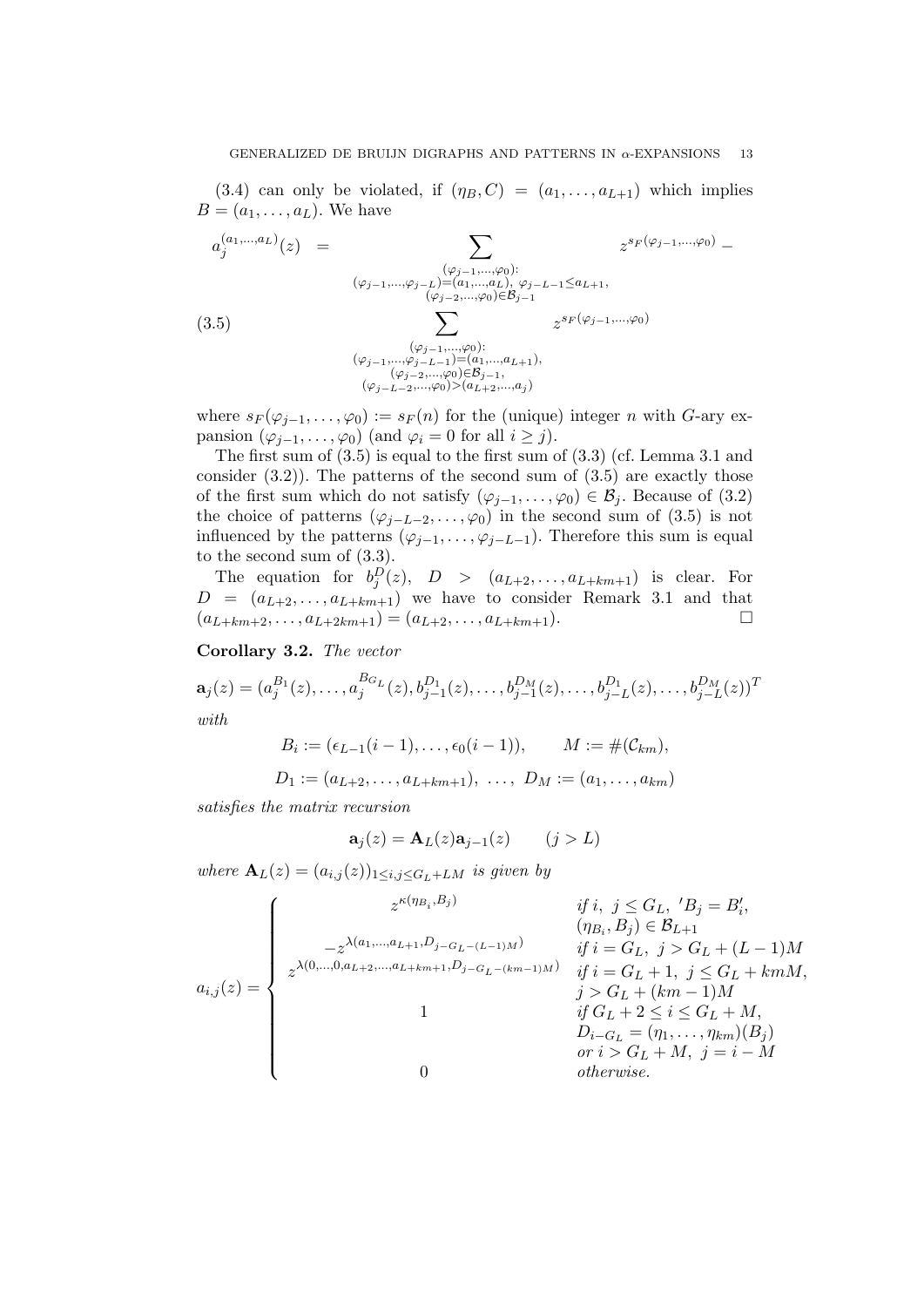Hence, if  $L > km$ ,  $\mathbf{A}_{L}(1)$  has the form

| $\tilde{\textbf{A}}_L$                                                                                                                                                                                                                              | $\Omega$                | $\cdots$                     |                                                                                                                                            | $\cdots$                                  | $\theta$             | $\Omega$<br>$\cdots$<br>$\mathbf{0}$<br>$\cdots$<br>. |
|-----------------------------------------------------------------------------------------------------------------------------------------------------------------------------------------------------------------------------------------------------|-------------------------|------------------------------|--------------------------------------------------------------------------------------------------------------------------------------------|-------------------------------------------|----------------------|-------------------------------------------------------|
| $\overline{0}$<br>$\left( \right)$<br>$\cdots$<br>$\Omega$<br>$\theta$<br>$\Omega$<br>1<br>.<br>$\ddots$<br>$\boldsymbol{0}$<br>$\mathcal{O}(\mathcal{E})$<br>$\boldsymbol{0}$<br>$\theta$<br>$\overline{0}$<br>$\mathbf{1}$<br>0<br>$\ddotsc$<br>. | $\overline{0}$<br>$E_M$ | $\cdots$<br>$\boldsymbol{0}$ | $\mathbf{1}$<br>1<br>$\cdots$<br>$\Omega$<br>$\theta$<br>$\cdots$<br>$\bullet$<br>$\bullet$<br>$\bullet$<br>0<br>0<br>$\cdots$<br>$\cdots$ | $\cdots$<br>$\cdots$                      | $\theta$<br>$\cdots$ | $\theta$                                              |
|                                                                                                                                                                                                                                                     | $\gamma_{\rm{th}}$      | ٠<br>$\bullet$               |                                                                                                                                            |                                           |                      |                                                       |
|                                                                                                                                                                                                                                                     |                         | $\bullet$<br>$\bullet$       |                                                                                                                                            | ٠<br>$\mathcal{F}_{\mathcal{A}}$ .        |                      |                                                       |
|                                                                                                                                                                                                                                                     |                         |                              |                                                                                                                                            | $\mathcal{F}_{\mathcal{F}_{\mathcal{F}}}$ | $\bullet$            |                                                       |
|                                                                                                                                                                                                                                                     | $\cdots$                | $\cdots$                     | $\cdots$                                                                                                                                   | $\boldsymbol{0}$                          | $E_M$                | 0                                                     |

where  $\tilde{A}_L$  is the matrix  $A_L$  of the generalized de Bruijn digraph of the  $(L + 1)$ -tuple  $(a_1, a_2, \ldots, a_L, a_{L+1} + 1)$  and  $E_M$  is the identity matrix of size M.

 $\mathbf{A}_{km}(1)$  has the form

| $\tilde{\mathbf{A}}_{km}$                                                                                          |                                                                                            | $\Omega$           | $\cdots$                                                  | $\ddot{\phantom{a}}$ | $\overline{0}$   | $\overline{0}$<br>$\boldsymbol{0}$<br>$\cdots$<br>$\Omega$<br>. |
|--------------------------------------------------------------------------------------------------------------------|--------------------------------------------------------------------------------------------|--------------------|-----------------------------------------------------------|----------------------|------------------|-----------------------------------------------------------------|
| $\theta$<br>$\theta$<br>1<br>$\Omega$<br>1<br>$\ddotsc$<br>$\overline{0}$<br>$\overline{0}$<br>$\overline{0}$<br>0 | $\overline{0}$<br>.<br>$\overline{0}$<br>.<br>$\overline{0}$<br>$\boldsymbol{0}$<br>1<br>1 | $\overline{0}$     | $\cdots$                                                  | $\cdots$             | $\boldsymbol{0}$ | 1<br>.<br>$\Omega$<br>0<br>$\cdots$<br>$\Omega$<br>0<br>.       |
| $\theta$                                                                                                           |                                                                                            | $\mathcal{E}_M$    | $\boldsymbol{0}$                                          | .                    | .                |                                                                 |
|                                                                                                                    |                                                                                            | $\gamma_{\rm eff}$ | $\bullet$<br>$\ddot{\phantom{0}}$<br>$\ddot{\phantom{0}}$ |                      |                  |                                                                 |
|                                                                                                                    |                                                                                            |                    | ٠<br>$\cdot$<br>$\bullet$                                 | $\bullet$            |                  |                                                                 |
| $\Omega$                                                                                                           |                                                                                            | $\cdots$           | $\cdots$                                                  | $\boldsymbol{0}$     | $\mathcal{E}_M$  |                                                                 |

**Theorem 3.4.** The characteristic polynomial of  $A_L(1)$  is

 $(3.6)$   $\chi(\mathbf{A}_L(1))(x) = p(x) (x^{(k-1)m} + x^{(k-2)m} + \cdots + 1) x^{G_L + LM - km - n}$ where

 $p(x) = (x^{n+m} - a_1x^{n+m-1} - \cdots - a_{n+m}) - (x^n - a_1x^{n-1} - \cdots - a_n)$ 

is the characteristic polynomial of  $\alpha$ .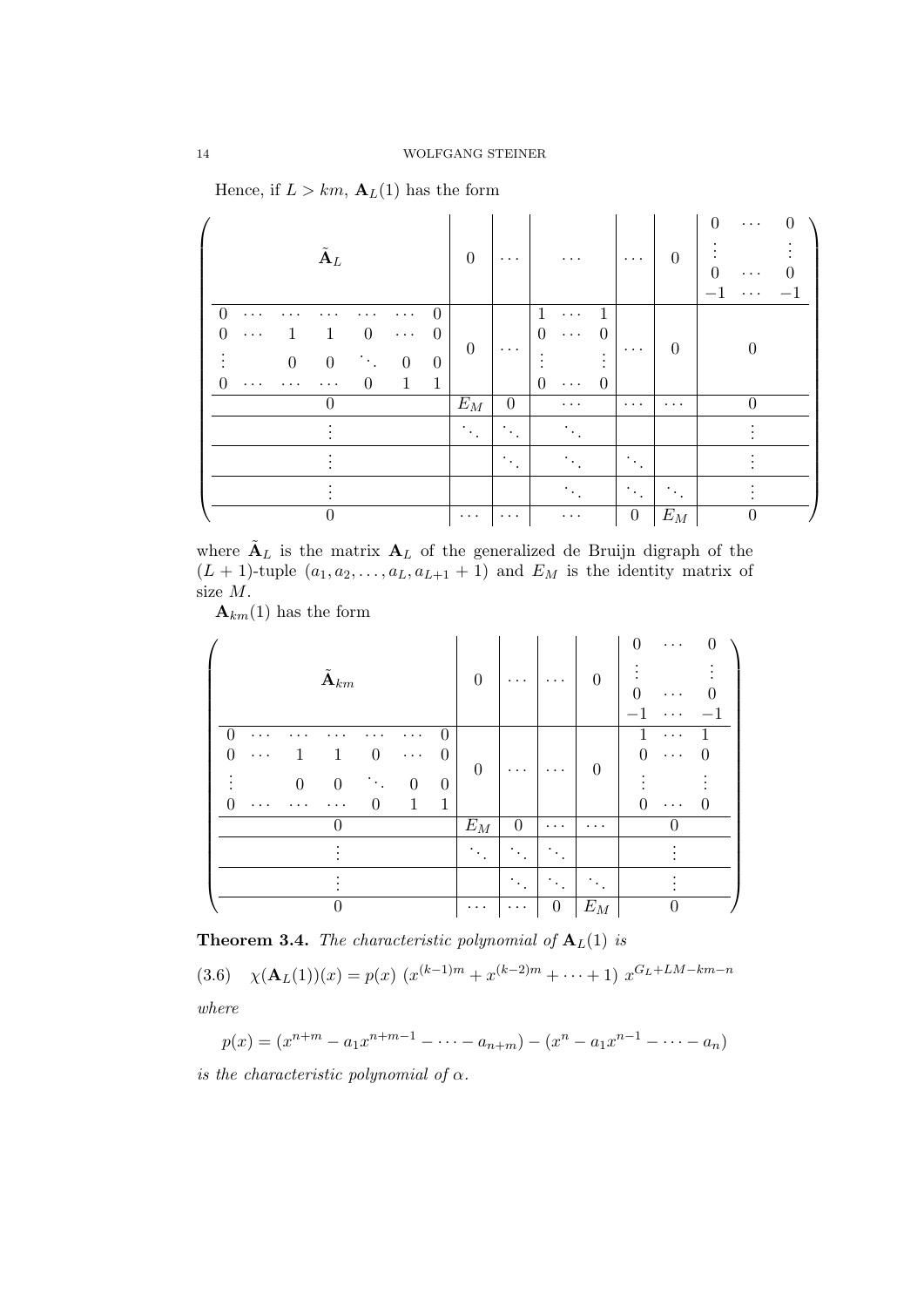*Proof.* First we construct a matrix  $\mathbf{A}' = (a'_{ij})_{1 \leq i,j \leq G_L + L}$  with

$$
\chi(\mathbf{A}_L(1))(x) = \chi(\mathbf{A}')(x) \ x^{LM-L}.
$$

To get **A'**, we define  $\mathbf{P}_h = (p_{ij}^{(h)})_{1 \le i,j \le G_L + LM}$ ,  $0 \le h < L$ , with

$$
p_{i,i}^{(h)} := 1
$$
 for all  $i \le G_L + LM$ ,

 $p_{G_L+hM+1,j}^{(h)} := 1$  for all j with  $G_L + hM < j \le G_L + (h+1)M$ .

Then

$$
\mathbf{A}' := \bar{\mathbf{A}} \begin{pmatrix} 1 & 2 & \dots & G_L + 1 & G_L + M + 1 & \dots & G_L + (L - 1)M + 1 \\ 1 & 2 & \dots & G_L + 1 & G_L + M + 1 & \dots & G_L + (L - 1)M + 1 \end{pmatrix}
$$

where

$$
\bar{\mathbf{A}} := \mathbf{P}_0 \mathbf{P}_1 \dots \mathbf{P}_{L-1} \mathbf{A}_L \mathbf{P}_{L-1}^{-1} \mathbf{P}_L^{-1} \dots \mathbf{P}_0^{-1}.
$$

 $\mathbf{A}'$  has the form

| $\tilde{\textbf{A}}_L$                                                         |                                                                     | ٠<br>$\overline{\phantom{0}}$ |
|--------------------------------------------------------------------------------|---------------------------------------------------------------------|-------------------------------|
| $\mathbf{1}$<br>$\mathbf{1}$<br>0<br>$\mathbf{\Omega}$<br>$\ldots$<br>$\cdots$ | 0<br>-1<br>$\Omega$<br>$\theta$<br>$\theta$<br>$\ldots$<br>$\ldots$ | $\theta$                      |
|                                                                                |                                                                     |                               |
|                                                                                | $E_{L-1}$                                                           |                               |
|                                                                                |                                                                     |                               |

if  $L > km$  and

$$
\left(\begin{array}{c|c} \hat{\mathbf{A}}_{km} & \mathbf{0} & \begin{array}{c} \mathbf{0} \\ \vdots \\ \mathbf{0} \end{array} \\ \hline \begin{array}{ccc|ccc} \mathbf{0} & \mathbf{0} & \mathbf{0} & \mathbf{0} \\ \hline \mathbf{0} & \cdots & \mathbf{0} & \mathbf{1} & \cdots & \mathbf{0} & \mathbf{0} \\ \hline \mathbf{0} & \mathbf{0} & \mathbf{0} & \mathbf{0} & \mathbf{0} \\ \hline \mathbf{0} & \mathbf{0} & \mathbf{0} & \mathbf{0} & \mathbf{0} \\ \hline \end{array}\right)
$$

if  $L = km$  respectively.

Since  $\tilde{A}_L$  is the matrix  $A_L$  of the generalized de Bruijn digraph of the  $(L+1)$ -tuple  $(a_1, a_2, \ldots, a_L, a_{L+1}+1)$ , it can be transformed to

$$
\begin{pmatrix} a_1 & 1 & 0 & \cdots & 0 \\ a_2 & 0 & 1 & \ddots & \vdots \\ \vdots & \vdots & \ddots & \ddots & 0 \\ a_L & \vdots & & \ddots & 1 \\ a_{L+1}+1 & 0 & \cdots & \cdots & 0 \end{pmatrix}
$$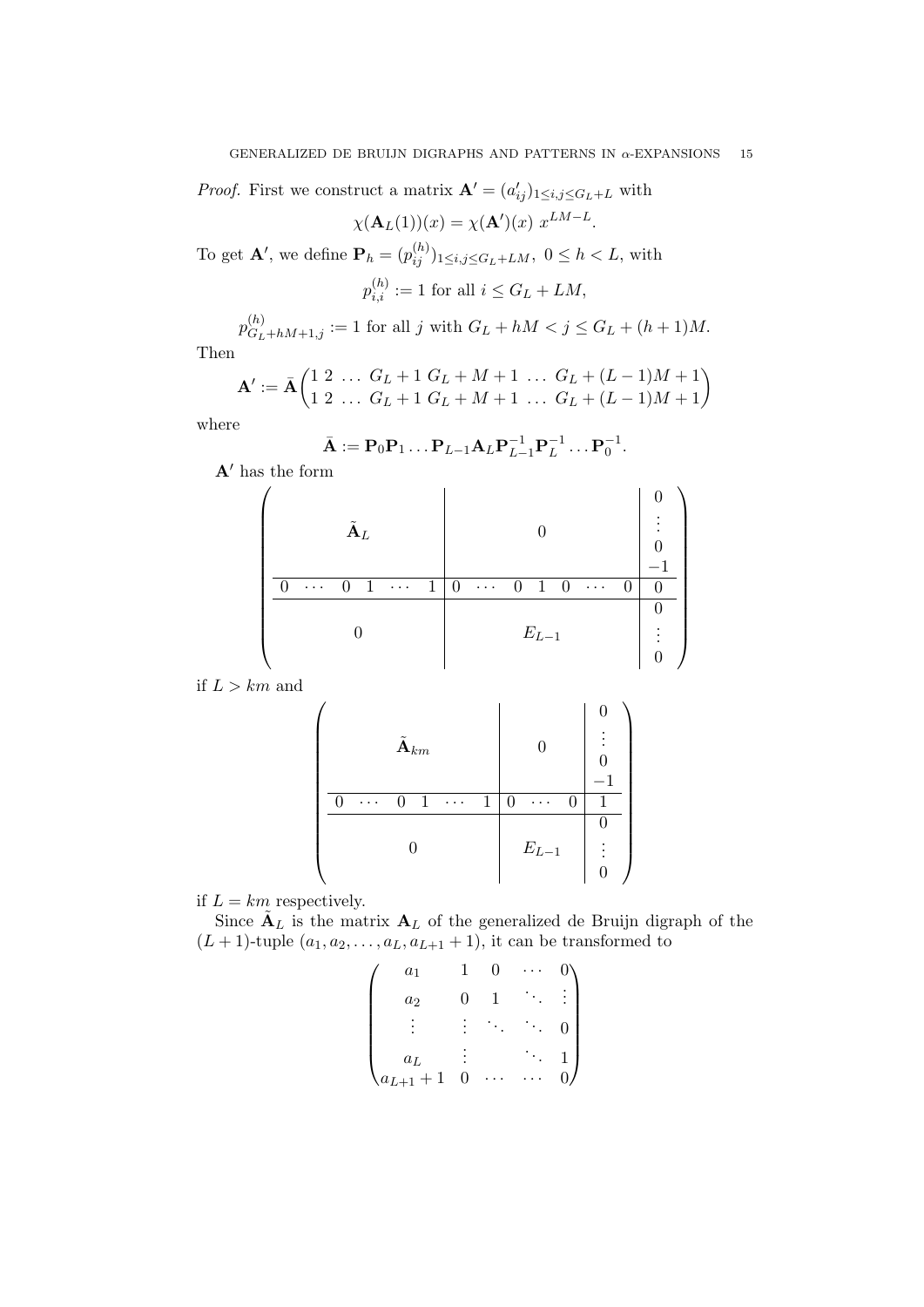(see proof of Theorem 2.1). In the transformation, the last row is never added to or subtracted from another row. Because of this and the fact that  $a'_{ij} = 0$  for all  $i < G_L$ ,  $j > G_L$ , we can apply this transformation to the whole matrix  $\mathbf{A}'$  and get the  $(2L + 1) \times (2L + 1)$ -matrix  $\mathbf{A}''$  which has the form

 $\sqrt{ }$  a<sup>1</sup> 1 0 · · · · · · · · · · · · · · · · · · · · · · · · 0  $a_2$  0 1  $\ddots$ . . . . . . . . . . . . . . . . . . . . .  $a_L$  :  $\therefore$  1 0 · · · · · · · · · · · 0  $a_{L+1}+1$  0 · · · · · 0 0 · · · · · · · · · · 0 -1  $y_0$   $y_1$  · · · · ·  $y_{l-1}$  0 · · · 0 1 0 · · · 0  $0 \qquad \cdots \qquad \cdots \qquad 0 \qquad 1 \qquad 0 \qquad \cdots \qquad \cdots \qquad \cdots \qquad 0$ . . . . . . . . . . . . . . . . . . . . . . . . . . . . . . . . . . . . . . . . . . . . . . . . . . . . . . . . . . . . 0 · · · · · · · · · · · · · · · · · · · · · · · · 0 1 0  $\setminus$  and  $\begin{pmatrix} a_1 & 1 & 0 & \cdots & \cdots & \cdots & \cdots & 0 \end{pmatrix}$   $a_2$  0 1  $\ddots$  : . . . . . . . . . . . . . . . . . .  $a_L$  :  $\therefore$  1 0  $\cdots$   $\cdots$  0  $a_{L+1}+1 \quad 0 \quad \cdots \quad \cdots \quad 0 \quad 0 \quad \cdots \quad 0 \quad -1$  $y_0$  y<sub>1</sub> · · · · · · y<sub>l-1</sub> 0 · · · 0 1  $0 \qquad \cdots \qquad \cdots \qquad 0 \qquad 1 \qquad 0 \qquad \cdots \qquad 0$ . . . . . . . . . . . . . . .  $0 \qquad \cdots \qquad \cdots \qquad \cdots \qquad \cdots \qquad 0 \qquad 1 \qquad 0$  $\setminus$ 

respectively.

$$
\chi(\mathbf{A}')(x) = \chi(\mathbf{A}'')(x) x^{G_L - L - 1}
$$

and the  $y_j, 0 \le j \le L$ , are given by  $y_j := \#(\mathcal{D}_j)$  with

 $\mathcal{D}_j = \{B = (\eta_1, \ldots, \eta_L) \in \mathcal{B}_L : (\eta_1, \ldots, \eta_{km}) > (a_{L+2}, \ldots, a_{L+km+1}),\}$  $(\eta_{L-j+1}, \ldots, \eta_L) = (a_1, \ldots, a_j), (\eta_{L+1-h}, \ldots, \eta_L) \neq (a_1, \ldots, a_h)$  for all  $h > j$ } **Lemma 3.6.** The  $y_{L-j}$ ,  $0 \le j \le L$ , are recursively given by

$$
y_L = 1, \ y_{L-j} = \sum_{h=1}^{j} y_{L-j+h} a_h - \begin{cases} a_{L+j+1} & \text{if } 1 \le j < km \\ a_{L+1+km} + 1 & \text{if } j = km \\ 0 & \text{if } j > km \end{cases}
$$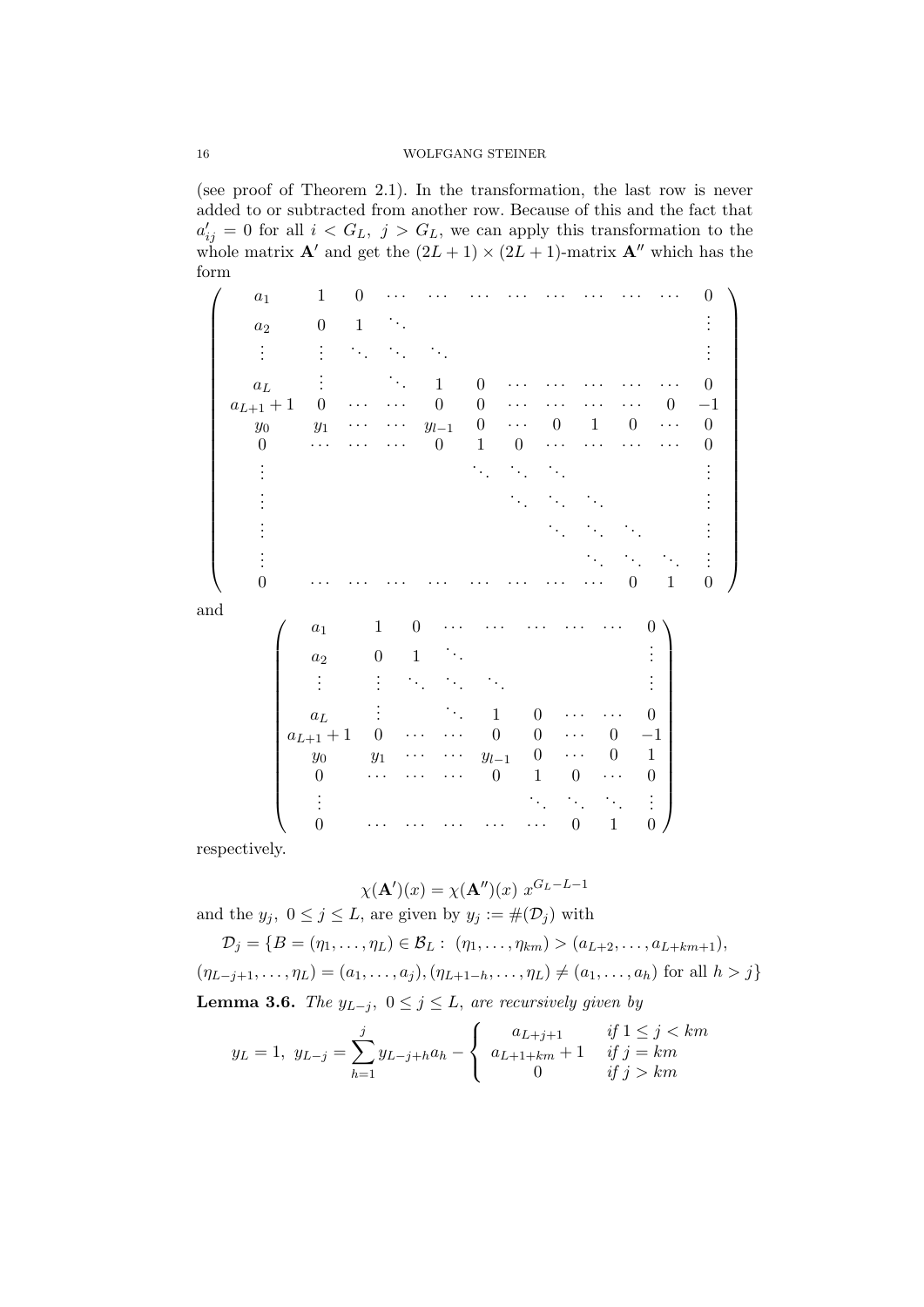*Proof.*  $y_L = 1$  is obvious.

If  $B = (\eta_1, \ldots, \eta_L) \in \mathcal{D}_{L-j}$ , let  $h \geq 1$  be maximal with the property

$$
B = (\eta_1, \ldots, \eta_{j-h}, a_1, \ldots, a_{h-1}, \eta_j, a_1, \ldots, a_{L-j})
$$

Then

$$
(\eta_1,\ldots,\eta_{j-h},a_1,\ldots,a_{L-j+h})\in \mathcal{D}_{L-j+h}.
$$

If we take a L-tuple  $(\theta_1, \ldots, \theta_{j-h}, a_1, \ldots, a_{L-j+h}) \in \mathcal{D}_{L-j+h}, 1 \leq h < j$ , then

$$
(\eta_1, ..., \eta_L) := (\theta_1, ..., \theta_{j-h}, a_1, ..., a_{h-1}, \eta_j, a_1, ..., a_{L-j}) \in \mathcal{D}_{l-j}
$$

if and only if  $\eta_j < a_h$  and  $(\eta_1, \ldots, \eta_{km}) > (a_{L+2}, \ldots, a_{L+km+1}).$ 

If  $j > km$ , the definition of  $(\eta_1, \ldots, \eta_L)$  guarantees that the last condition holds. If  $j \leq km$ , it provides

$$
(\eta_1,\ldots,\eta_{j-1})\geq (a_{L+2},\ldots,a_{L+j}).
$$

Therefore  $(\eta_1, \ldots, \eta_{km}) > (a_{L+2}, \ldots, a_{L+km+1})$  is violated if and only if

$$
j \leq km, \ (\eta_1, \ldots, \eta_{j-1}) = (a_{L+2}, \ldots, a_{L+j}), \ \eta_j < a_{L+j+1}
$$

or

$$
j = km, (\eta_1, ..., \eta_{j-1}) = (a_{L+2}, ..., a_{L+j}), \eta_{km} \le a_{L+km+1}.
$$

We calculate  $\chi(\mathbf{A}^{\prime\prime})$  by expanding det(x**I** − **A** $\prime\prime$ ) at the columns (2L + 1) and  $(L + km + 1)$ :

$$
\chi(\mathbf{A}'')(x) = x^{L-km} \Big( x^{km} (x^{L+1} - a_1 x^L - \dots - a_L x - a_{L+1} - 1) +
$$
  
\n
$$
(-1)^{km} (-1)^{L+km+1+L+2} (x^{L+1} - a_1 x^L - \dots - a_L x - a_{L+1} - 1) \Big) +
$$
  
\n
$$
(-1)^{L-1} (-1)^{2L+1+L+1} \det(\hat{\mathbf{A}}_L)
$$
  
\n
$$
= x^{L-km} (x^{km} - 1) (x^{L+1} - a_1 x^L - \dots - a_L x - a_{L+1} - 1) - \det(\hat{\mathbf{A}}_L)
$$
  
\n
$$
= x^{L-km} (x^{(k-1)m} + x^{(k-2)m} + \dots + 1) (x^m - 1)
$$
  
\n
$$
\times (x^{L+1} - a_1 x^L - \dots - a_L x - a_{L+1} - 1) - \det(\hat{\mathbf{A}}_L)
$$

where  $\hat{\mathbf{A}}_j, 1 \leq j \leq L$ , is the matrix

$$
\hat{\mathbf{A}}_{j} = \begin{pmatrix} x - a_{1} & -1 & 0 & \cdots & \cdots & 0 \\ -a_{2} & x & -1 & \ddots & & \vdots \\ \vdots & 0 & \ddots & \ddots & \ddots & 0 \\ \vdots & \vdots & \ddots & \ddots & \ddots & 0 \\ -a_{j} & 0 & \cdots & 0 & x & -1 \\ -y_{0} & -y_{1} & \cdots & \cdots & \cdots & -y_{j} \end{pmatrix}
$$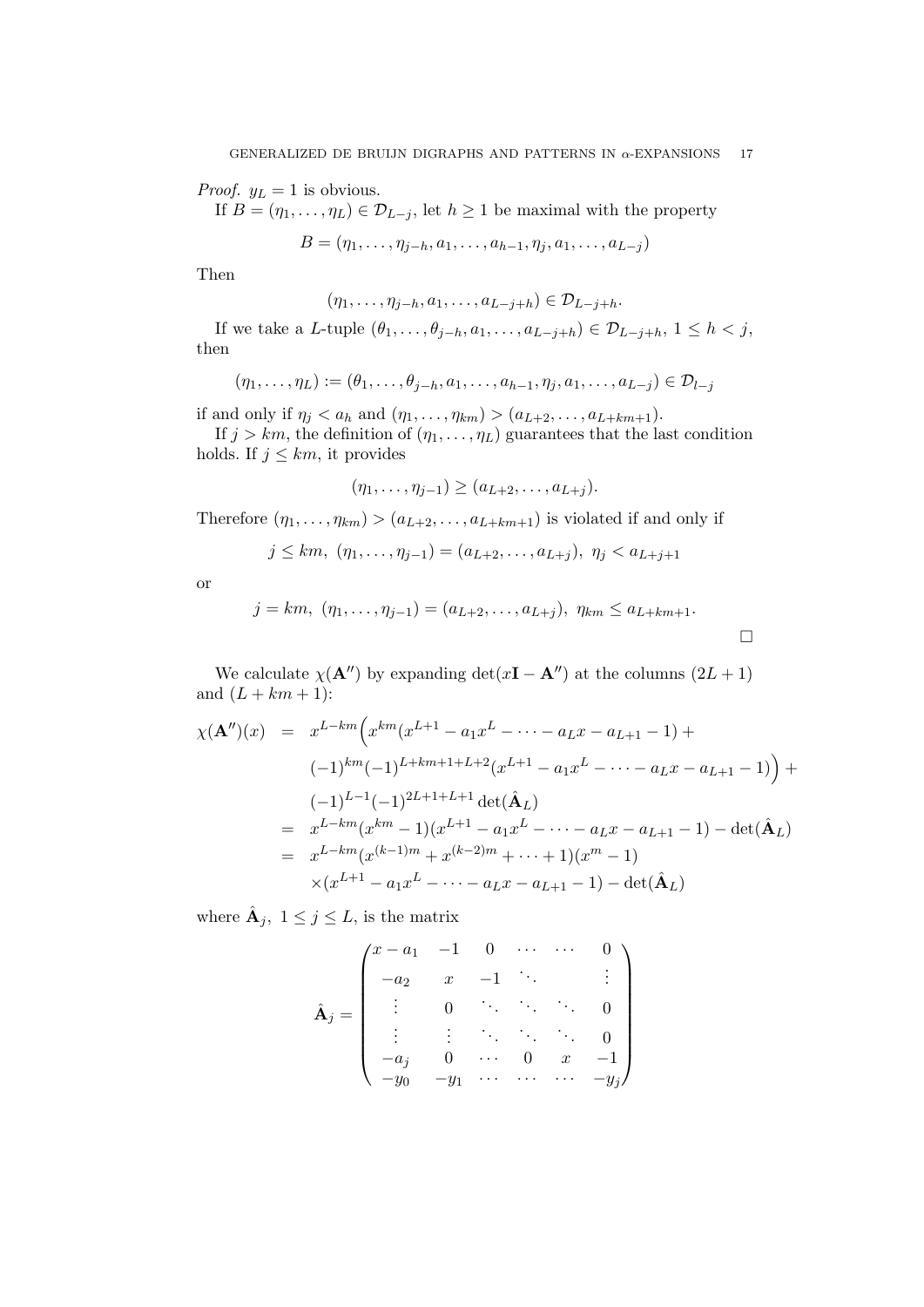$$
\begin{aligned}\n\det(\hat{\mathbf{A}}_L) &= -y_L(x^L - a_1 x^{L-1} - \dots - a_L) + \det(\hat{\mathbf{A}}_{L-1}) = \dots \\
&= -y_L x^L + (a_1 y_L - y_{L-1}) x^{L-1} + (a_2 y_L + a_1 y_{L-1} - y_{L-2}) x^{L-2} \\
&\quad + \dots + (a_L y_L + \dots + a_1 y_1 - y_0) \\
&= -x^L + a_{L+2} x^{L-1} + \dots + a_{L+km} x^{L-km+1} + (a_{L+km+1} + 1) x^{L-km} \\
&= -x^{L-km} (x^{km} - a_{L+2} x^{km-1} - \dots - a_{L+km} x - a_{L+km+1} - 1) \\
&= -x^{L-km} (x^{(k-1)m} + \dots + 1) (x^m - a_{L+2} x^{m-1} - \dots - a_{L+m+1} - 1)\n\end{aligned}
$$

Hence

$$
\chi(\mathbf{A}'')(x) = x^{L-km} (x^{(k-1)m} + \dots + 1) \Big( (x^{L+m+1} - a_1 x^{L+m} - \dots - a_{L+m+1} - 1)
$$

$$
- (x^{L+1} - a_1 x^L - \dots - a_{L+1} - 1) \Big)
$$

$$
= x^{2L+1-km-n} (x^{(k-1)m} + x^{(k-2)m} + \dots + 1) p(x)
$$

Therefore

$$
\chi(\mathbf{A}_L(1))(x) = x^{G_L - L - 1 + LM - L} \chi(\mathbf{A}'')(x)
$$
  
= 
$$
x^{G_L + LM - km - n} (x^{(k-1)m} + x^{(k-2)m} + \dots + 1) p(x)
$$

and the theorem is proved.  $\square$ 

Hence  $\alpha$  is an eigenvalue of  $A_L(1)$  and the other eigenvalues are 0, the roots of  $(x^{(k-1)m} + x^{(k-2)m} + \cdots + 1)$  which are km-th roots of unity and the roots of the characteristic polynomial of  $\alpha$ . As for simple  $\alpha$ -numbers,  $\alpha$  is the eigenvalue with the largest absolute value, which is shown in Lemma 3.7.

**Lemma 3.7.** The conjugates of a non-simple  $\alpha$ -number  $\alpha$  with respect to the characteristic polynomial have absolute value less than  $\alpha$ .

*Proof.* Set, for  $|x| > 1$ ,

$$
f(x) := 1 - \frac{a_1}{x} - \frac{a_2}{x^2} - \frac{a_3}{x^3} - \cdots
$$

and, for  $|x| < 1$ ,

$$
g(x) := 1 - f(x^{-1}) = \sum_{j=1}^{\infty} a_j x^j.
$$

Then, for the same reasons as in the proof of Lemma 3.2, the roots of  $f(x)$  have absolute value less than  $\alpha$  for  $x \neq \alpha$ .

If we set

$$
p_k(x) := p(x)(1 + x^m + x^{2m} + \dots + x^{(k-1)m}),
$$

then

$$
p_k(x) = (x^{n+km} - a_1 x^{n+km-1} - \dots - a_{n+km}) - (x^n - a_1 x^{n-1} - \dots - a_n).
$$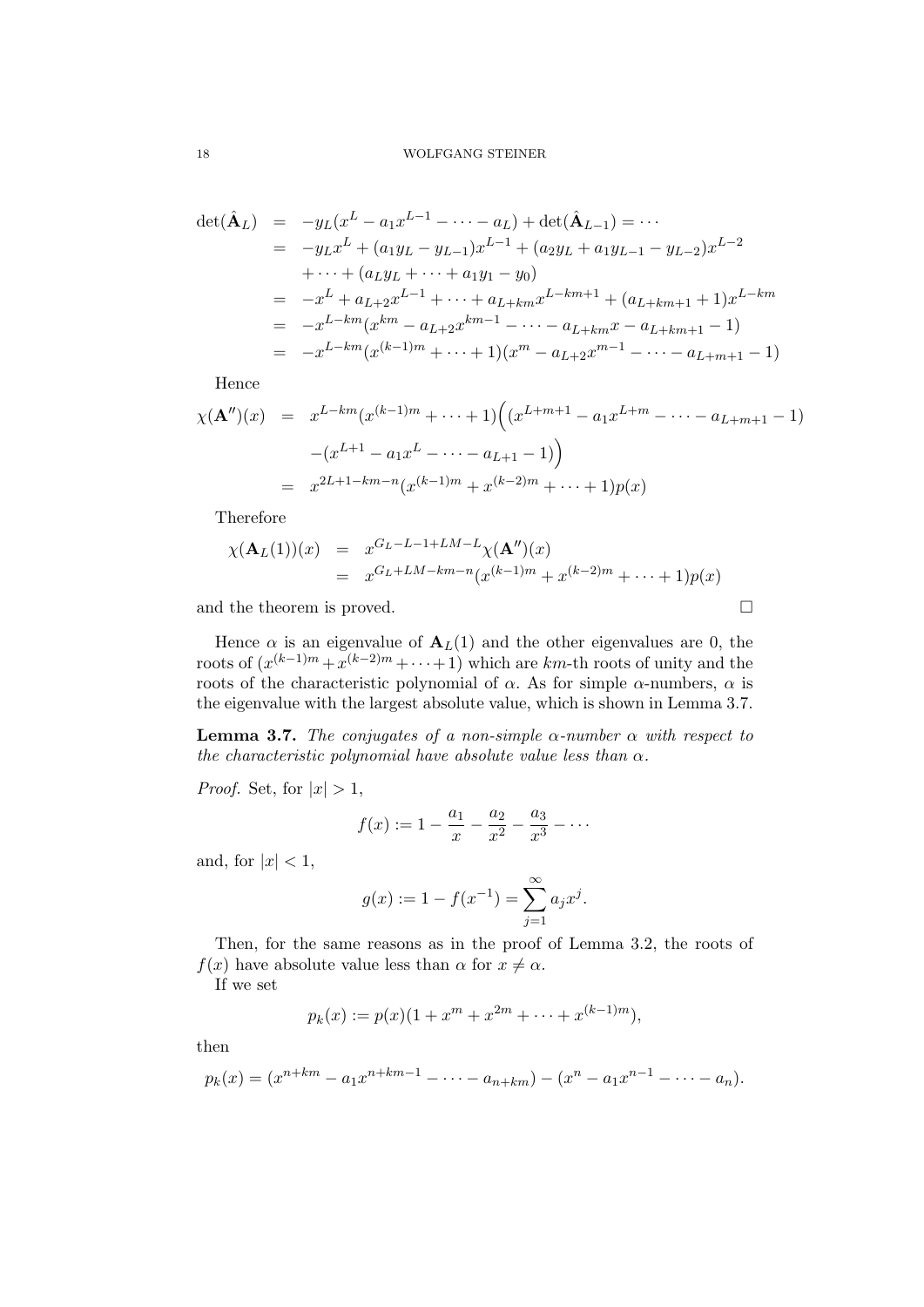With  $q_k(x) := x^{-n-km} p_k(x)$  we have

$$
q_k(x) = (1 - \frac{a_1}{x} - \dots - \frac{a_{n+km}}{x^{n+km}}) - (\frac{1}{x^{km}} - \frac{a_1}{x^{km+1}} - \dots - \frac{a_n}{x^{n+km}})
$$

and, for  $|x| > 1$ ,  $q_k(x) \rightarrow f(x)$  as  $k \rightarrow \infty$ .

Therefore  $f(x) = 0$  is a necessary condition for  $p(x) = 0$ ,  $|x| > 1$ , and the roots of  $p(x)$  have absolute value less than  $\alpha$  for  $x \neq \alpha$ .

Since  $q'_k(\alpha) > 0$  for some sufficiently big k,  $\alpha$  is a simple root of  $p(x)$  and the lemma is proved.

Hence Lemma 3.3, Theorem 3.1 and Theorem 3.2 are also valid for nonsimple  $\alpha$ -numbers, whereas the proof of Theorem 3.3 cannot be directly applied since it uses properties of non-negative matrices and  $A_L(1)$  contains negative elements in this case.

### **REFERENCES**

- [1] G. Barat, R. F. Tichy, and R. Tijdeman, Digital blocks in linear numeration systems, in: Number theory in progress, Vol. 2, Zakopane-Kościelisko, 1997 (de Gruyter, Berlin, 1999), 607–631.
- [2] N. L. Bassily and I. Kátai, Distribution of the values of  $q$ -additive functions on polynomial sequences, Acta Math. Hung. 68 (1995) 353–361.
- [3] M. Drmota, The distribution of patterns in digital expansions, in: F. Halter-Koch and R. F. Tichy, eds, Algebraic Number Theory and Diophantine Analysis, Proceedings of the International Conference held in Graz, Austria, 1998 (de Gruyter, Berlin, 2000) 103–121.
- [4] M. Drmota and J. Gajdosik, The distribution of the sum-of-digits function, J. Théorie Nombres Bordeaux 10 (1998) 17–32.
- [5] D. Z. Du and F. K. Hwang, Generalized de Bruijn digraphs, Networks 18 (1) (1988) 27–38.
- [6] J. M. Dumont and A. Thomas, Gaussian asymptotic properties of the sum-of-digits function, J. Number Th. 62 (1997) 19–38.
- [7] P. J. Grabner, P. Kirschenhofer, H. Prodinger and R. F. Tichy, On the moments of the sum-of-digits function, in: G. E. Bergum, A. N. Philippou and A. F. Horadam, eds, Applications of Fibonacci Numbers, Vol. 5 (1993) 263–273.
- [8] P. J. Grabner and R. F. Tichy, Contributions to digit expansions with respect to linear recurrences, J. Number Th. 36 (1990) 160–169.
- [9] M. Imase and M. Itoh, Design to minimize diameter on building-block networks, IEEE Trans. Comput. 30 (1981) 439–442.
- [10] M. Imase and M. Itoh, A design for directed graphs with minimum diameter, IEEE Trans. Comput. 32 (1983) 782–784.
- [11] P. Kirschenhofer, Subblock occurrences in the q-ary representation of n, SIAM J. Alg. Discr. Meth. 4 (1983) 231–236.
- [12] N. LORAUD, ' $\beta$ -shift, systèmes de numération et automates', J. Théorie Nombres Bordeaux 7 (1995), 473–398.
- [13] E. Manstavičius, Probabilistic theory of additive functions related to systems of numerations, in: Analytic and Probabilistic Methods in Number Theory (VSP, Utrecht, 1997) 413–430.
- [14] W. Parry, On the β-expansion of real numbers, Acta Math. Acad. Sci. Hung. 11 (1960) 401–416.
- [15] A. Peth˝o and R. F. Tichy, On digit expansions with respect to linear recurrences, J. Number Th. 33 (1989) 243–256.